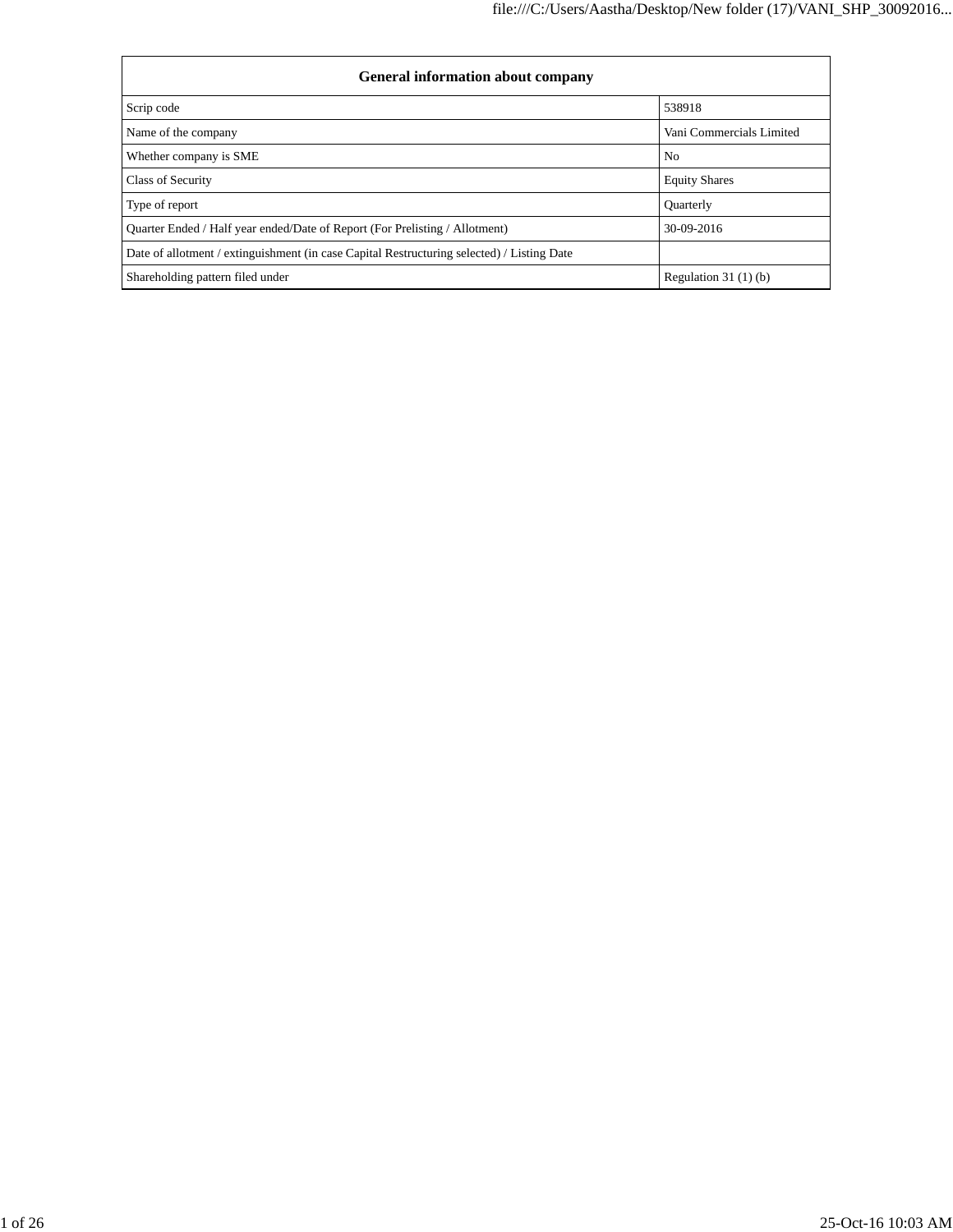| Sr. No. | Particular                                                                             | Yes/No         |
|---------|----------------------------------------------------------------------------------------|----------------|
|         | Whether the Listed Entity has issued any partly paid up shares?                        | N <sub>0</sub> |
|         | Whether the Listed Entity has issued any Convertible Securities?                       | N <sub>0</sub> |
|         | Whether the Listed Entity has issued any Warrants?                                     | N <sub>o</sub> |
|         | Whether the Listed Entity has any shares against which depository receipts are issued? | No.            |
|         | Whether the Listed Entity has any shares in locked-in?                                 | Yes            |
| 6       | Whether any shares held by promoters are pledge or otherwise encumbered?               | N <sub>0</sub> |
|         | Whether company has equity shares with differential voting rights?                     | N <sub>0</sub> |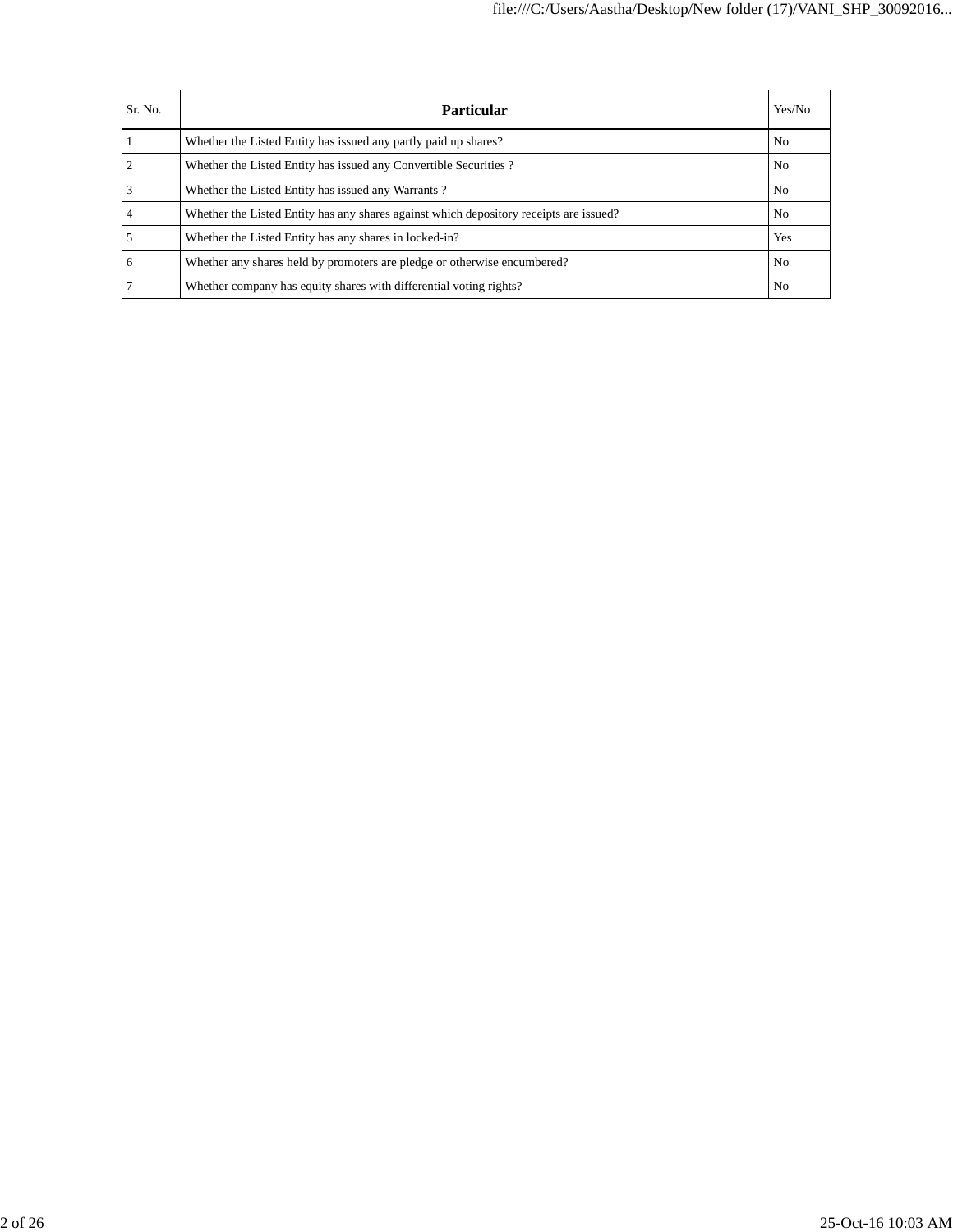|                   | Table I - Summary Statement holding of specified securities |                         |                              |                    |                          |                           |                                                  |                          |                                      |                           |                     |  |  |
|-------------------|-------------------------------------------------------------|-------------------------|------------------------------|--------------------|--------------------------|---------------------------|--------------------------------------------------|--------------------------|--------------------------------------|---------------------------|---------------------|--|--|
|                   |                                                             |                         | No. of                       | No. Of<br>Partly   | No. Of<br>shares         | Total nos.<br>shares held | Shareholding as<br>a % of total no.<br>of shares | class of securities (IX) | Number of Voting Rights held in each |                           |                     |  |  |
| Category<br>$($ I | Category of<br>shareholder                                  | Nos. Of<br>shareholders | fully paid<br>up equity      | paid-up<br>equity  | underlying<br>Depository | $(VII) =$                 | (calculated as<br>per SCRR,                      |                          |                                      | No of Voting (XIV) Rights | Total as a          |  |  |
|                   | (II)                                                        | (III)                   | shares<br>$\text{held (IV)}$ | shares<br>held (V) | Receipts<br>(VI)         | $(IV)+(V)+$<br>(VI)       | 1957) (VIII) As<br>a % of<br>$(A+B+C2)$          | Class<br>eg: X           | Class<br>eg:y                        | Total                     | $%$ of<br>$(A+B+C)$ |  |  |
| (A)               | Promoter &<br>Promoter<br>Group                             | 8                       | 244600                       |                    |                          | 244600                    | 5.94                                             | 244600                   |                                      | 244600                    | 5.94                |  |  |
| (B)               | Public                                                      | 550                     | 3875200                      |                    |                          | 3875200                   | 94.06                                            | 3875200                  |                                      | 3875200                   | 94.06               |  |  |
| (C)               | Non<br>Promoter-<br>Non Public                              |                         |                              |                    |                          |                           |                                                  |                          |                                      |                           |                     |  |  |
| (C1)              | <b>Shares</b><br>underlying<br><b>DRs</b>                   |                         |                              |                    |                          |                           |                                                  |                          |                                      |                           |                     |  |  |
| (C2)              | Shares held<br>by<br>Employee<br><b>Trusts</b>              |                         |                              |                    |                          |                           |                                                  |                          |                                      |                           |                     |  |  |
|                   | Total                                                       | 558                     | 4119800                      |                    |                          | 4119800                   | 100                                              | 4119800                  |                                      | 4119800                   | 100                 |  |  |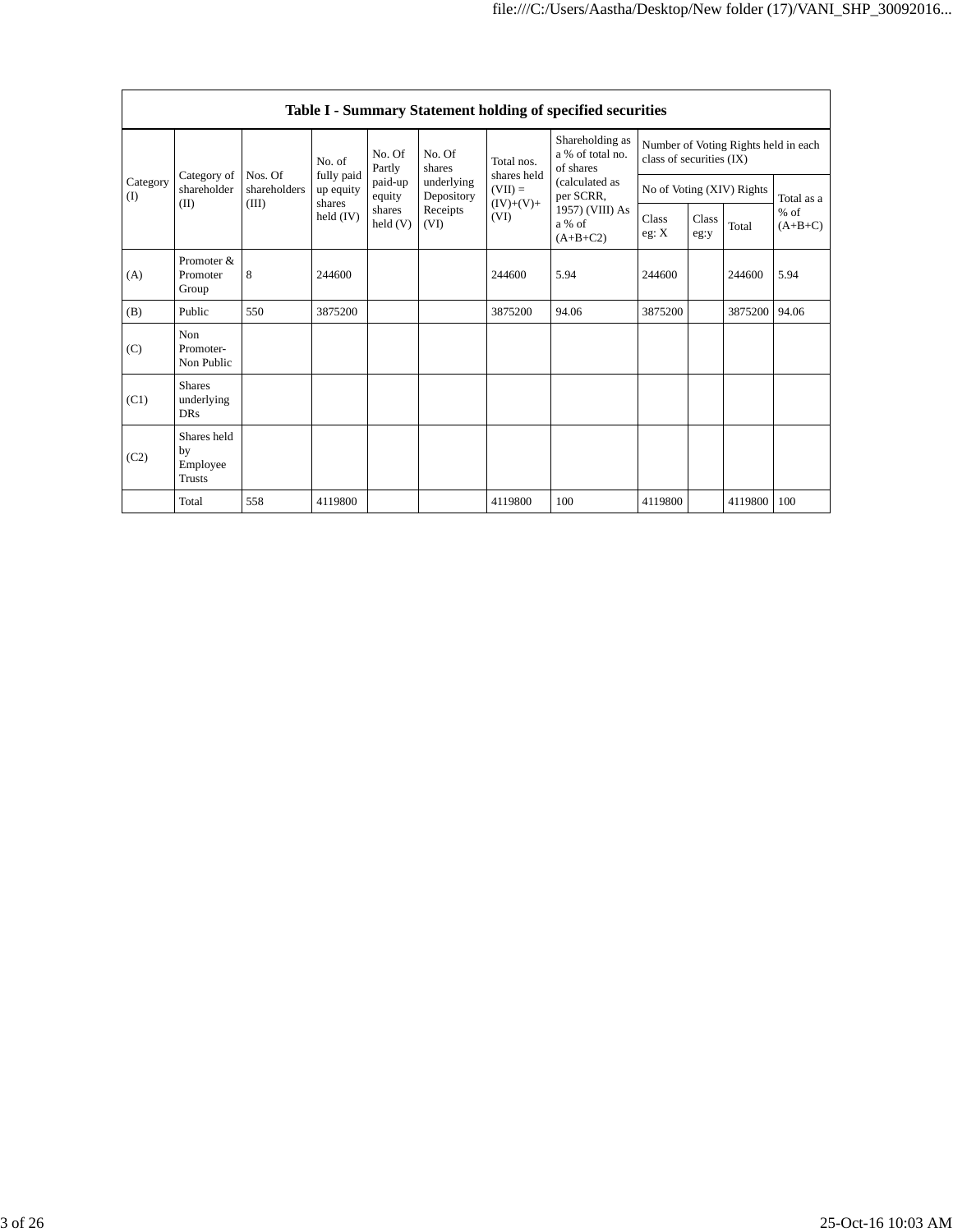|                 | Table I - Summary Statement holding of specified securities |                                                                                         |                                                                             |                                                                     |                                                                                                                                                                                      |                                        |                                                    |                                                                               |                                                    |                                       |  |
|-----------------|-------------------------------------------------------------|-----------------------------------------------------------------------------------------|-----------------------------------------------------------------------------|---------------------------------------------------------------------|--------------------------------------------------------------------------------------------------------------------------------------------------------------------------------------|----------------------------------------|----------------------------------------------------|-------------------------------------------------------------------------------|----------------------------------------------------|---------------------------------------|--|
| Category<br>(I) | Category of<br>shareholder<br>(II)                          | No. Of<br><b>Shares</b><br>Underlying<br>Outstanding<br>convertible<br>securities $(X)$ | No. of<br><b>Shares</b><br>Underlying<br>Outstanding<br>Warrants<br>$(X_i)$ | No. Of<br><b>Shares</b><br>Underlying<br>Outstanding<br>convertible | Shareholding,<br>as a % assuming<br>full conversion<br>of convertible<br>securities (as a<br>percentage of<br>diluted share<br>capital) (XI)=<br>$(VII)+(X)$ As a<br>% of $(A+B+C2)$ | Number of<br>Locked in<br>shares (XII) |                                                    | Number of<br><b>Shares</b><br>pledged or<br>otherwise<br>encumbered<br>(XIII) |                                                    | Number of<br>equity shares<br>held in |  |
|                 |                                                             |                                                                                         |                                                                             | securities and<br>No. Of<br>Warrants (Xi)<br>(a)                    |                                                                                                                                                                                      | No. (a)                                | As a %<br>of total<br><b>Shares</b><br>held<br>(b) | No.<br>(a)                                                                    | As a %<br>of total<br><b>Shares</b><br>held<br>(b) | dematerialized<br>form $(XIV)$        |  |
| (A)             | Promoter &<br>Promoter<br>Group                             |                                                                                         |                                                                             |                                                                     | 5.94                                                                                                                                                                                 | 170000                                 | 69.5                                               |                                                                               |                                                    | 244600                                |  |
| (B)             | Public                                                      |                                                                                         |                                                                             |                                                                     | 94.06                                                                                                                                                                                | $\Omega$                               | $\Omega$                                           |                                                                               |                                                    | 2378200                               |  |
| (C)             | Non<br>Promoter-<br>Non Public                              |                                                                                         |                                                                             |                                                                     |                                                                                                                                                                                      |                                        |                                                    |                                                                               |                                                    |                                       |  |
| (C1)            | <b>Shares</b><br>underlying<br><b>DRs</b>                   |                                                                                         |                                                                             |                                                                     |                                                                                                                                                                                      |                                        |                                                    |                                                                               |                                                    |                                       |  |
| (C2)            | Shares held<br>by<br>Employee<br><b>Trusts</b>              |                                                                                         |                                                                             |                                                                     |                                                                                                                                                                                      |                                        |                                                    |                                                                               |                                                    |                                       |  |
|                 | Total                                                       |                                                                                         |                                                                             |                                                                     | 100                                                                                                                                                                                  | 170000 4.13                            |                                                    |                                                                               |                                                    | 2622800                               |  |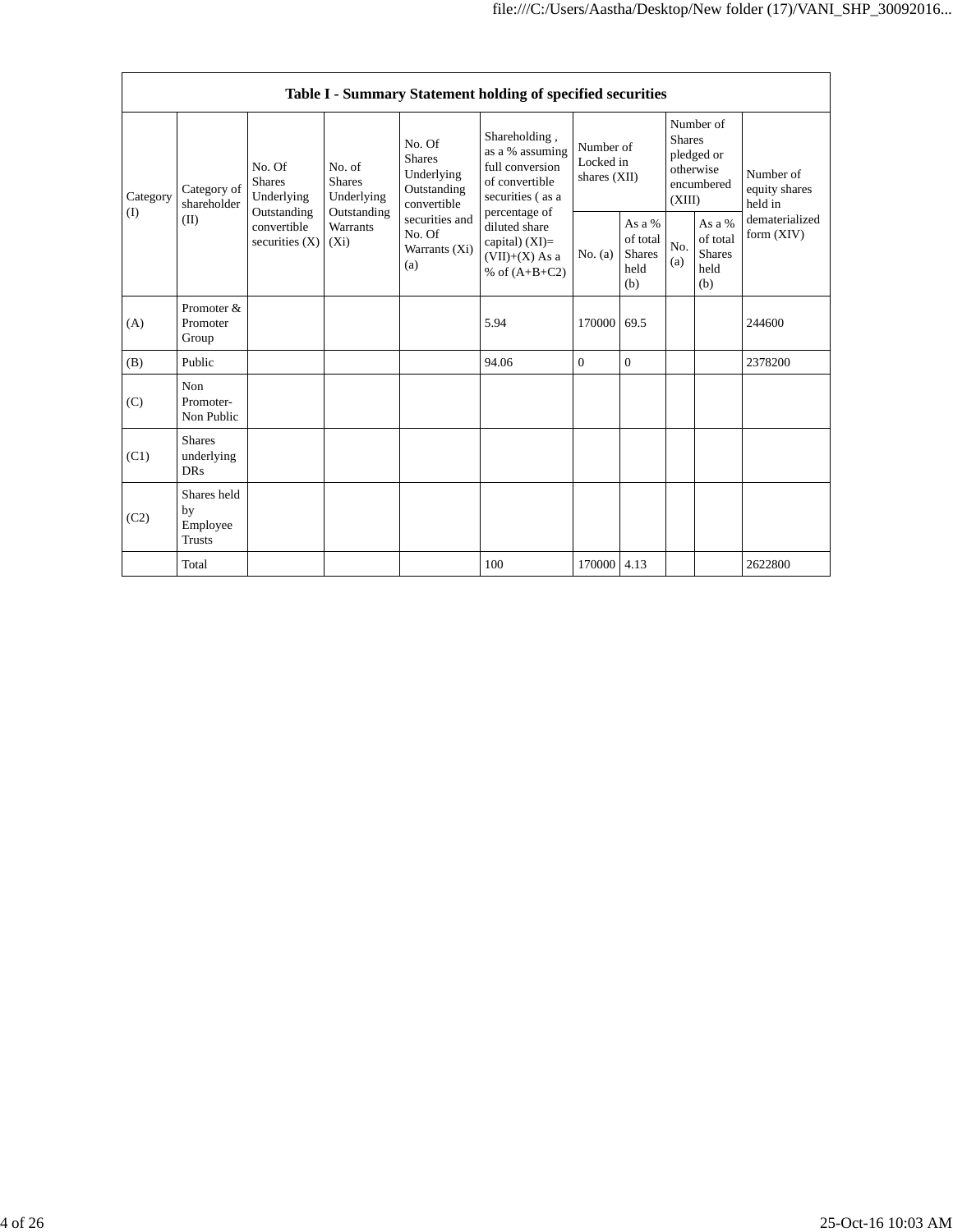|                                                                                             | Table II - Statement showing shareholding pattern of the Promoter and Promoter Group                                |                                                                              |                       |                                                 |                                    |                      |                                           |                               |               |                                 |                                 |  |  |
|---------------------------------------------------------------------------------------------|---------------------------------------------------------------------------------------------------------------------|------------------------------------------------------------------------------|-----------------------|-------------------------------------------------|------------------------------------|----------------------|-------------------------------------------|-------------------------------|---------------|---------------------------------|---------------------------------|--|--|
|                                                                                             |                                                                                                                     |                                                                              | No. of<br>fully       | No. Of<br>Partly<br>paid-up<br>equity<br>shares | No. Of                             | Total nos.<br>shares | Shareholding<br>as a % of<br>total no. of | each class of securities (IX) |               | Number of Voting Rights held in |                                 |  |  |
| Sr.                                                                                         | Category & Name<br>of the<br>Shareholders (I)                                                                       | Nos. Of<br>shareholders<br>(III)                                             | paid up<br>equity     |                                                 | shares<br>underlying<br>Depository | held (VII)<br>$=$    | shares<br>(calculated as<br>per SCRR,     | No of Voting (XIV) Rights     |               |                                 | Total<br>as a %                 |  |  |
|                                                                                             |                                                                                                                     |                                                                              | shares<br>held $(IV)$ | held<br>(V)                                     | Receipts<br>(VI)                   | $(IV)+(V)+$<br>(VI)  | 1957) (VIII)<br>As a % of<br>$(A+B+C2)$   | Class eg:<br>X                | Class<br>eg:y | Total                           | of<br>Total<br>Voting<br>rights |  |  |
| A                                                                                           | Table II - Statement showing shareholding pattern of the Promoter and Promoter Group                                |                                                                              |                       |                                                 |                                    |                      |                                           |                               |               |                                 |                                 |  |  |
| (1)                                                                                         | Indian                                                                                                              |                                                                              |                       |                                                 |                                    |                      |                                           |                               |               |                                 |                                 |  |  |
| (a)                                                                                         | Individuals/Hindu<br>undivided Family                                                                               | 8                                                                            | 244600                |                                                 |                                    | 244600               | 5.94                                      | 244600                        |               | 244600                          | 5.94                            |  |  |
| Sub-Total<br>(A)(1)                                                                         |                                                                                                                     | 8                                                                            | 244600                |                                                 |                                    | 244600               | 5.94                                      | 244600                        |               | 244600                          | 5.94                            |  |  |
| (2)                                                                                         | Foreign                                                                                                             |                                                                              |                       |                                                 |                                    |                      |                                           |                               |               |                                 |                                 |  |  |
| Total<br>Shareholding<br>of Promoter<br>and Promoter<br>Group<br>$(A)= (A)$<br>$(1)+(A)(2)$ |                                                                                                                     | 8                                                                            | 244600                |                                                 |                                    | 244600               | 5.94                                      | 244600                        |               | 244600                          | 5.94                            |  |  |
| В                                                                                           |                                                                                                                     | Table III - Statement showing shareholding pattern of the Public shareholder |                       |                                                 |                                    |                      |                                           |                               |               |                                 |                                 |  |  |
| (1)                                                                                         | Institutions                                                                                                        |                                                                              |                       |                                                 |                                    |                      |                                           |                               |               |                                 |                                 |  |  |
| (3)                                                                                         | Non-institutions                                                                                                    |                                                                              |                       |                                                 |                                    |                      |                                           |                               |               |                                 |                                 |  |  |
| (a(i))                                                                                      | Individuals -<br>i.Individual<br>shareholders<br>holding nominal<br>share capital up to<br>Rs. 2 lakhs.             | 508                                                                          | 532270                |                                                 |                                    | 532270               | 12.92                                     | 532270                        |               | 532270                          | 12.92                           |  |  |
| (a(ii))                                                                                     | Individuals - ii.<br>Individual<br>shareholders<br>holding nominal<br>share capital in<br>excess of Rs. 2<br>lakhs. | 28                                                                           | 2005500               |                                                 |                                    | 2005500              | 48.68                                     | 2005500                       |               | 2005500                         | 48.68                           |  |  |
| (e)                                                                                         | Any Other<br>(specify)                                                                                              | 14                                                                           | 1337430               |                                                 |                                    | 1337430              | 32.46                                     | 1337430                       |               | 1337430 32.46                   |                                 |  |  |
| Sub-Total<br>(B)(3)                                                                         |                                                                                                                     | 550                                                                          | 3875200               |                                                 |                                    | 3875200              | 94.06                                     | 3875200                       |               | 3875200 94.06                   |                                 |  |  |
| <b>Total Public</b><br>Shareholding<br>$(B)= (B)$<br>$(1)+(B)$<br>$(2)+(B)(3)$              |                                                                                                                     | 550                                                                          | 3875200               |                                                 |                                    | 3875200              | 94.06                                     | 3875200                       |               | 3875200 94.06                   |                                 |  |  |
| $\mathbf C$                                                                                 | Table IV - Statement showing shareholding pattern of the Non Promoter- Non Public shareholder                       |                                                                              |                       |                                                 |                                    |                      |                                           |                               |               |                                 |                                 |  |  |
| Total (<br>$A+B+C2$ )                                                                       |                                                                                                                     | 558                                                                          | 4119800               |                                                 |                                    | 4119800              | 100                                       | 4119800                       |               | 4119800                         | 100                             |  |  |
| Total<br>$(A+B+C)$                                                                          |                                                                                                                     | 558                                                                          | 4119800               |                                                 |                                    | 4119800              | 100                                       | 4119800                       |               | 4119800                         | 100                             |  |  |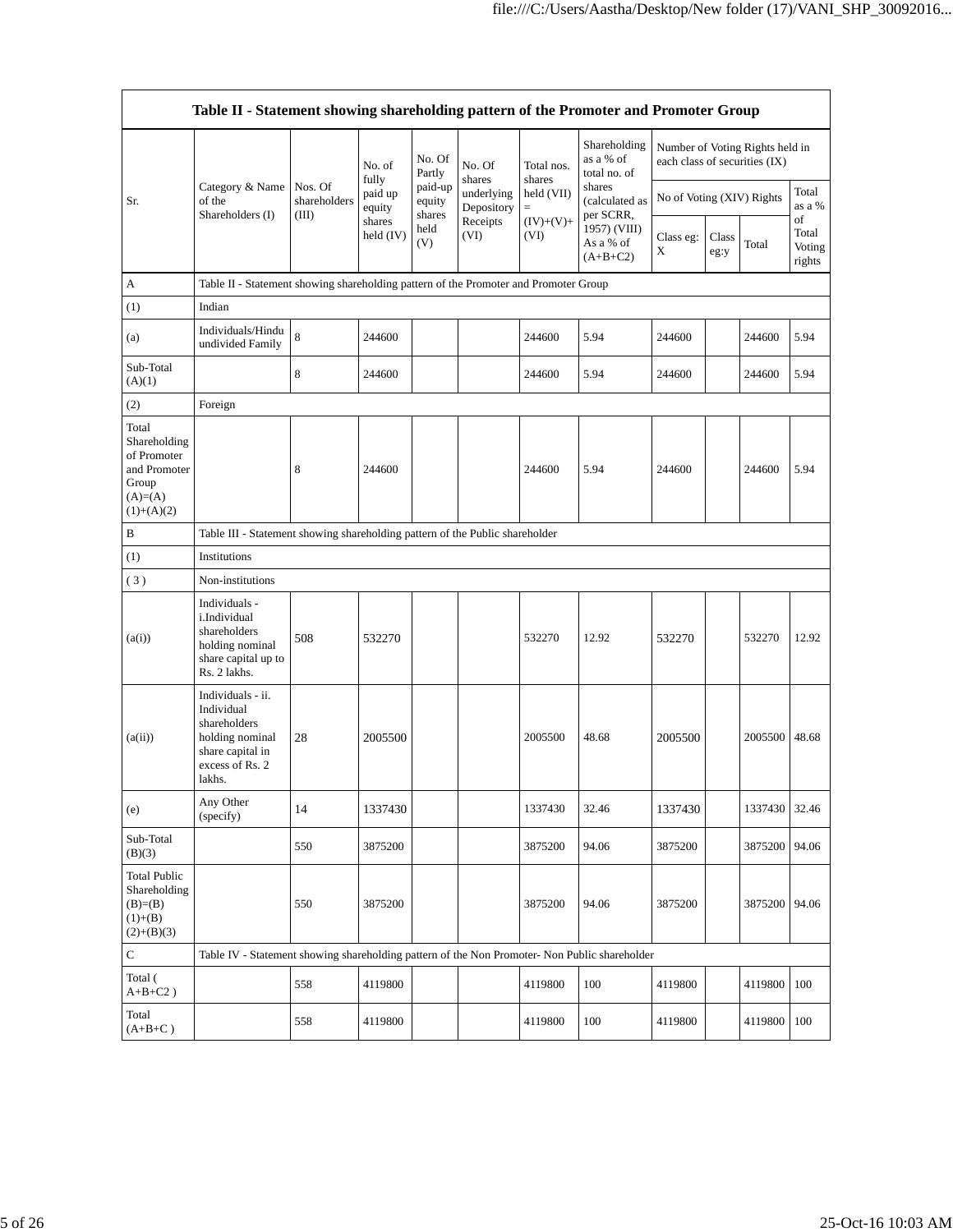| Table II - Statement showing shareholding pattern of the Promoter and Promoter Group    |                                                                             |                                                             |                                                                                                               |                                                                                                                                                                                         |                                        |                                                    |                                                                               |                                                |                                       |  |  |
|-----------------------------------------------------------------------------------------|-----------------------------------------------------------------------------|-------------------------------------------------------------|---------------------------------------------------------------------------------------------------------------|-----------------------------------------------------------------------------------------------------------------------------------------------------------------------------------------|----------------------------------------|----------------------------------------------------|-------------------------------------------------------------------------------|------------------------------------------------|---------------------------------------|--|--|
| Sr.                                                                                     | No. Of Shares<br>Underlying<br>Outstanding<br>convertible<br>securities (X) | No. of Shares<br>Underlying<br>Outstanding<br>Warrants (Xi) | No. Of Shares<br>Underlying<br>Outstanding<br>convertible<br>securities and<br>No. Of<br>Warrants (Xi)<br>(a) | Shareholding, as a<br>% assuming full<br>conversion of<br>convertible<br>securities (as a<br>percentage of<br>diluted share<br>capital) $(XI)$ =<br>$(VII)+(X)$ As a %<br>of $(A+B+C2)$ | Number of<br>Locked in shares<br>(XII) |                                                    | Number of<br><b>Shares</b><br>pledged or<br>otherwise<br>encumbered<br>(XIII) |                                                | Number of<br>equity shares<br>held in |  |  |
|                                                                                         |                                                                             |                                                             |                                                                                                               |                                                                                                                                                                                         | No. (a)                                | As a %<br>of total<br><b>Shares</b><br>held<br>(b) | No.<br>(a)                                                                    | As a %<br>of total<br><b>Shares</b><br>held(b) | dematerialized<br>form (XIV)          |  |  |
| A                                                                                       |                                                                             |                                                             |                                                                                                               | Table II - Statement showing shareholding pattern of the Promoter and Promoter Group                                                                                                    |                                        |                                                    |                                                                               |                                                |                                       |  |  |
| (1)                                                                                     | Indian                                                                      |                                                             |                                                                                                               |                                                                                                                                                                                         |                                        |                                                    |                                                                               |                                                |                                       |  |  |
| (a)                                                                                     |                                                                             |                                                             |                                                                                                               | 5.94                                                                                                                                                                                    | 170000                                 | 69.5                                               |                                                                               |                                                | 244600                                |  |  |
| Sub-Total<br>(A)(1)                                                                     |                                                                             |                                                             |                                                                                                               | 5.94                                                                                                                                                                                    | 170000                                 | 69.5                                               |                                                                               |                                                | 244600                                |  |  |
| (2)                                                                                     | Foreign                                                                     |                                                             |                                                                                                               |                                                                                                                                                                                         |                                        |                                                    |                                                                               |                                                |                                       |  |  |
| Total<br>Shareholding<br>of Promoter<br>and Promoter<br>Group $(A)=(A)$<br>$(1)+(A)(2)$ |                                                                             |                                                             |                                                                                                               | 5.94                                                                                                                                                                                    | 170000                                 | 69.5                                               |                                                                               |                                                | 244600                                |  |  |
| B                                                                                       |                                                                             |                                                             |                                                                                                               | Table III - Statement showing shareholding pattern of the Public shareholder                                                                                                            |                                        |                                                    |                                                                               |                                                |                                       |  |  |
| (1)                                                                                     | Institutions                                                                |                                                             |                                                                                                               |                                                                                                                                                                                         |                                        |                                                    |                                                                               |                                                |                                       |  |  |
| (3)                                                                                     | Non-institutions                                                            |                                                             |                                                                                                               |                                                                                                                                                                                         |                                        |                                                    |                                                                               |                                                |                                       |  |  |
| (a(i))                                                                                  |                                                                             |                                                             |                                                                                                               | 12.92                                                                                                                                                                                   | $\mathbf{0}$                           | $\boldsymbol{0}$                                   |                                                                               |                                                | 88200                                 |  |  |
| (a(ii))                                                                                 |                                                                             |                                                             |                                                                                                               | 48.68                                                                                                                                                                                   | $\overline{0}$                         | $\boldsymbol{0}$                                   |                                                                               |                                                | 1020000                               |  |  |
| (e)                                                                                     |                                                                             |                                                             |                                                                                                               | 32.46                                                                                                                                                                                   | $\overline{0}$                         | $\overline{0}$                                     |                                                                               |                                                | 1270000                               |  |  |
| Sub-Total<br>(B)(3)                                                                     |                                                                             |                                                             |                                                                                                               | 94.06                                                                                                                                                                                   | $\overline{0}$                         | $\overline{0}$                                     |                                                                               |                                                | 2378200                               |  |  |
| <b>Total Public</b><br>Shareholding<br>$(B)=(B)(1)+(B)$<br>$(2)+(B)(3)$                 |                                                                             |                                                             |                                                                                                               | 94.06                                                                                                                                                                                   | $\overline{0}$                         | $\mathbf{0}$                                       |                                                                               |                                                | 2378200                               |  |  |
| $\mathbf C$                                                                             |                                                                             |                                                             |                                                                                                               | Table IV - Statement showing shareholding pattern of the Non Promoter- Non Public shareholder                                                                                           |                                        |                                                    |                                                                               |                                                |                                       |  |  |
| Total (<br>$A+B+C2$ )                                                                   |                                                                             |                                                             |                                                                                                               | 100                                                                                                                                                                                     | 170000 4.13                            |                                                    |                                                                               |                                                | 2622800                               |  |  |
| Total $(A+B+C)$<br>$\lambda$                                                            |                                                                             |                                                             |                                                                                                               | 100                                                                                                                                                                                     | 170000                                 | 4.13                                               |                                                                               |                                                | 2622800                               |  |  |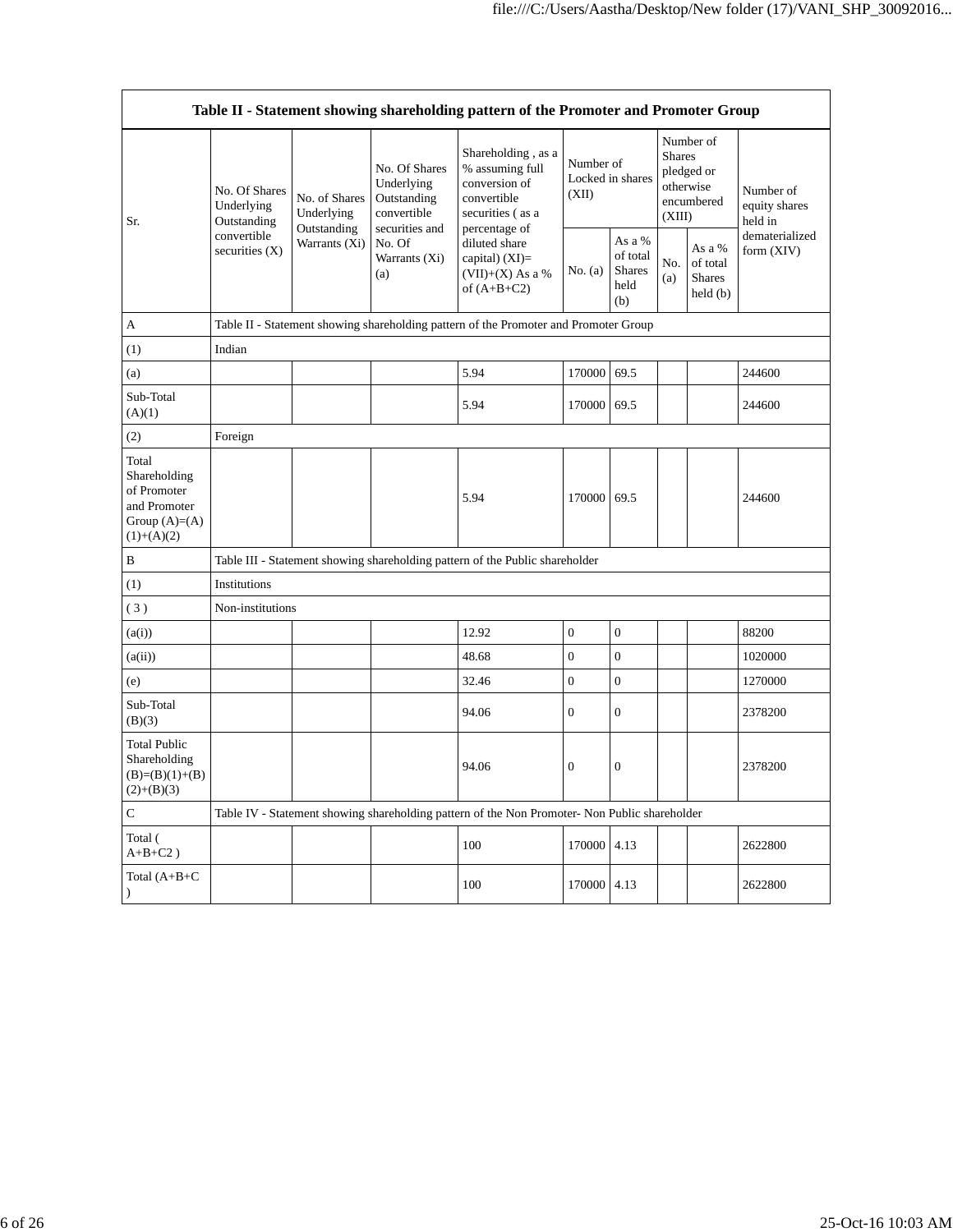| <b>Individuals/Hindu undivided Family</b>                                                                                                                                                  |                      |                                    |                                 |                                 |                         |                                |                                |  |  |  |  |
|--------------------------------------------------------------------------------------------------------------------------------------------------------------------------------------------|----------------------|------------------------------------|---------------------------------|---------------------------------|-------------------------|--------------------------------|--------------------------------|--|--|--|--|
| Searial No.                                                                                                                                                                                | $\mathbf{1}$         | $\overline{c}$                     | 3                               | $\overline{4}$                  | 5                       | 6                              | $\tau$                         |  |  |  |  |
| Name of the<br>Shareholders (I)                                                                                                                                                            | OP<br><b>SUKHIJA</b> | <b>RAJ KANTA</b><br><b>SUKHIJA</b> | <b>GAURAV</b><br><b>SUKHIJA</b> | <b>RASHMI</b><br><b>SUKHIJA</b> | NEELAM<br><b>BHATIA</b> | <b>SHILPA</b><br><b>BHATIA</b> | <b>KOMAL</b><br><b>SUKHIJA</b> |  |  |  |  |
| PAN (II)                                                                                                                                                                                   | AXSPS8696P           | AAWPK6240L                         | ARDPS5567Q                      | BBFPS8321F                      | AFCPB0391Q              | APUPB2992P                     | ALHPM7231R                     |  |  |  |  |
| No. of fully paid<br>up equity shares<br>held (IV)                                                                                                                                         | 59400                | 59200                              | 59000                           | 29000                           | 9800                    | 9500                           | 9500                           |  |  |  |  |
| No. Of Partly<br>paid-up equity<br>shares held (V)                                                                                                                                         |                      |                                    |                                 |                                 |                         |                                |                                |  |  |  |  |
| No. Of shares<br>underlying<br>Depository<br>Receipts (VI)                                                                                                                                 |                      |                                    |                                 |                                 |                         |                                |                                |  |  |  |  |
| Total nos. shares<br>held $(VII) =$<br>$(IV)+(V)+(VI)$                                                                                                                                     | 59400                | 59200                              | 59000                           | 29000                           | 9800                    | 9500                           | 9500                           |  |  |  |  |
| Shareholding as a<br>% of total no. of<br>shares (calculated<br>as per SCRR,<br>1957) (VIII) As a<br>% of $(A+B+C2)$                                                                       | 1.44                 | 1.44                               | 1.43                            | 0.7                             | 0.24                    | 0.23                           | 0.23                           |  |  |  |  |
| Number of Voting Rights held in each class of securities (IX)                                                                                                                              |                      |                                    |                                 |                                 |                         |                                |                                |  |  |  |  |
| Class eg:X                                                                                                                                                                                 | 59400                | 59200                              | 59000                           | 29000                           | 9800                    | 9500                           | 9500                           |  |  |  |  |
| Class eg:y                                                                                                                                                                                 |                      |                                    |                                 |                                 |                         |                                |                                |  |  |  |  |
| Total                                                                                                                                                                                      | 59400                | 59200                              | 59000                           | 29000                           | 9800                    | 9500                           | 9500                           |  |  |  |  |
| Total as a % of<br><b>Total Voting rights</b>                                                                                                                                              | 1.44                 | 1.44                               | 1.43                            | 0.7                             | 0.24                    | 0.23                           | 0.23                           |  |  |  |  |
| No. Of Shares<br>Underlying<br>Outstanding<br>convertible<br>securities $(X)$                                                                                                              |                      |                                    |                                 |                                 |                         |                                |                                |  |  |  |  |
| No. of Shares<br>Underlying<br>Outstanding<br>Warrants (Xi)                                                                                                                                |                      |                                    |                                 |                                 |                         |                                |                                |  |  |  |  |
| No. Of Shares<br>Underlying<br>Outstanding<br>convertible<br>securities and No.<br>Of Warrants (Xi)<br>(a)                                                                                 |                      |                                    |                                 |                                 |                         |                                |                                |  |  |  |  |
| Shareholding, as a<br>% assuming full<br>conversion of<br>convertible<br>securities (as a<br>percentage of<br>diluted share<br>capital) $(XI)=$<br>$(VII)+(Xi)(a)$ As a<br>% of $(A+B+C2)$ | 1.44                 | 1.44                               | 1.43                            | 0.7                             | 0.24                    | 0.23                           | 0.23                           |  |  |  |  |
| Number of Locked in shares (XII)                                                                                                                                                           |                      |                                    |                                 |                                 |                         |                                |                                |  |  |  |  |
| No. (a)                                                                                                                                                                                    | 50000                | 50000                              | 50000                           | 20000                           | $\mathbf{0}$            | $\boldsymbol{0}$               | $\boldsymbol{0}$               |  |  |  |  |
| As a % of total<br>Shares held (b)                                                                                                                                                         | 84.18                | 84.46                              | 84.75                           | 68.97                           | $\theta$                | $\mathbf{0}$                   | $\mathbf{0}$                   |  |  |  |  |
| Number of Shares pledged or otherwise encumbered (XIII)                                                                                                                                    |                      |                                    |                                 |                                 |                         |                                |                                |  |  |  |  |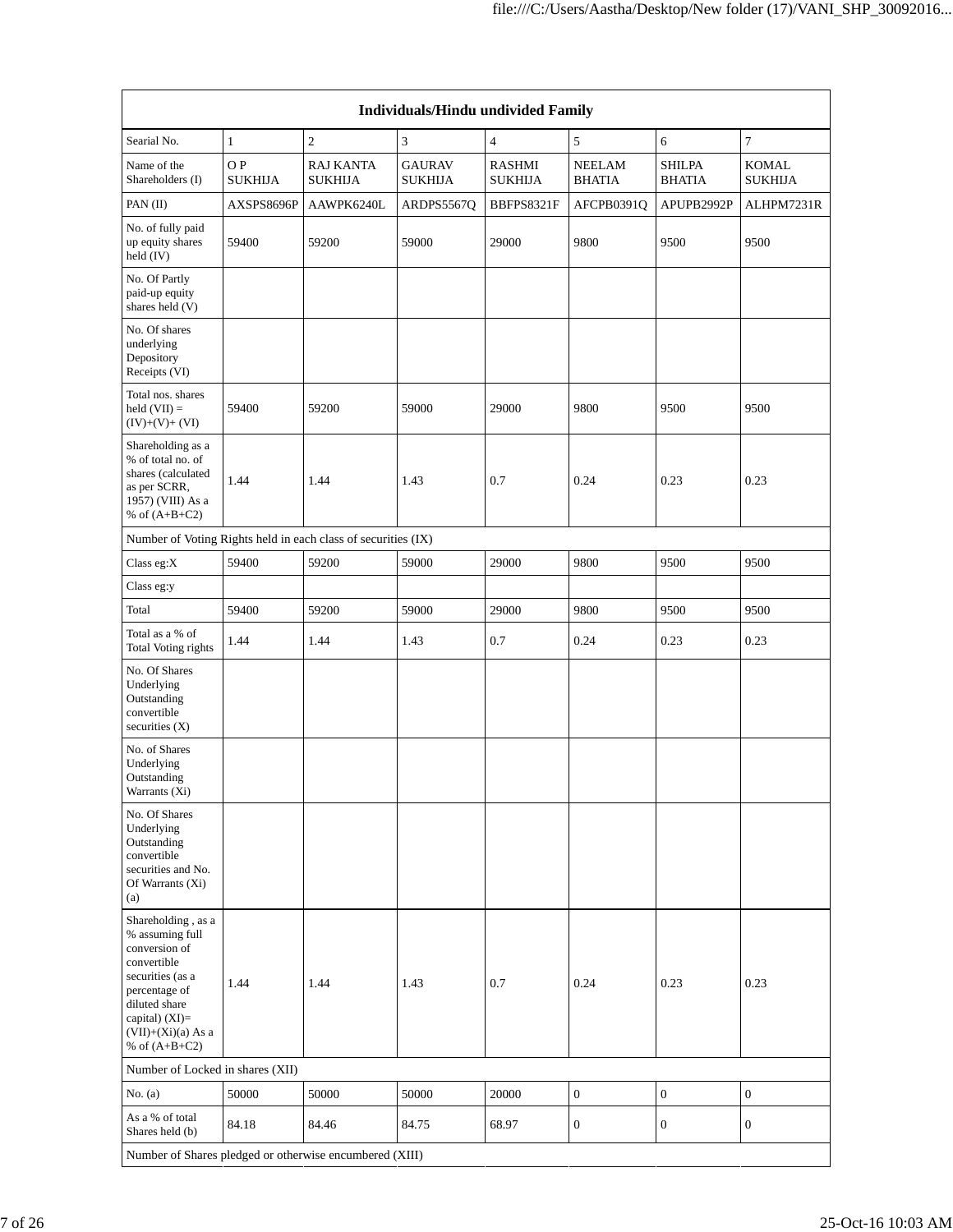| No. $(a)$                                                            |                              |       |       |       |      |      |      |  |  |  |
|----------------------------------------------------------------------|------------------------------|-------|-------|-------|------|------|------|--|--|--|
| As a % of total<br>Shares held (b)                                   |                              |       |       |       |      |      |      |  |  |  |
| Number of equity<br>shares held in<br>dematerialized<br>form $(XIV)$ | 59400                        | 59200 | 59000 | 29000 | 9800 | 9500 | 9500 |  |  |  |
|                                                                      | Reason for not providing PAN |       |       |       |      |      |      |  |  |  |
| Reason for not<br>providing PAN                                      |                              |       |       |       |      |      |      |  |  |  |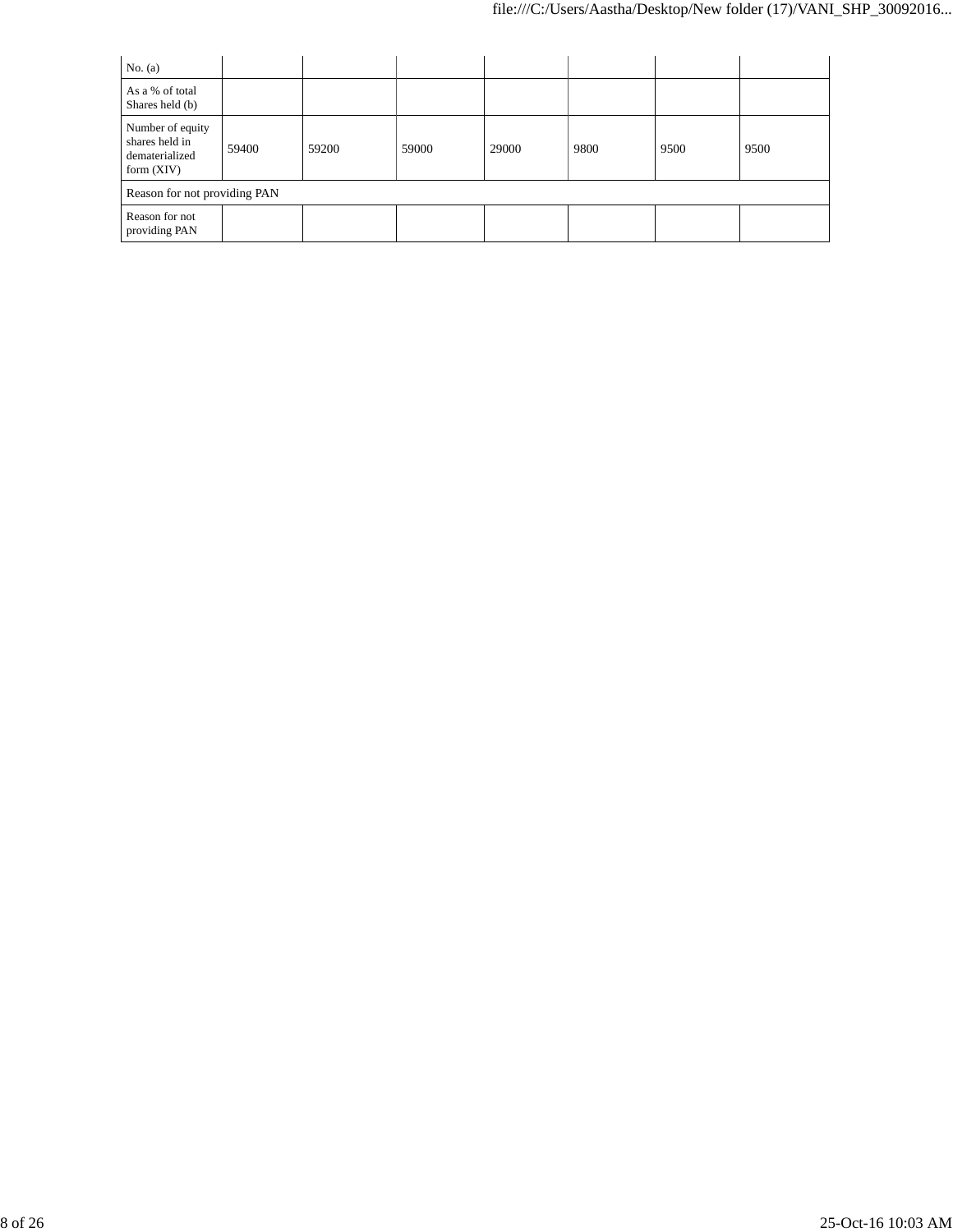|                                                                                                                                                                                          | Individuals/Hindu undivided Family                      |                       |  |  |  |  |  |  |  |
|------------------------------------------------------------------------------------------------------------------------------------------------------------------------------------------|---------------------------------------------------------|-----------------------|--|--|--|--|--|--|--|
| Searial No.                                                                                                                                                                              | 8                                                       |                       |  |  |  |  |  |  |  |
| Name of the<br>Shareholders (I)                                                                                                                                                          | <b>GAURAV BHATIA</b>                                    | Click here to go back |  |  |  |  |  |  |  |
| PAN (II)                                                                                                                                                                                 | AFZPB0749K                                              | Total                 |  |  |  |  |  |  |  |
| No. of fully paid<br>up equity shares<br>held (IV)                                                                                                                                       | 9200                                                    | 244600                |  |  |  |  |  |  |  |
| No. Of Partly<br>paid-up equity<br>shares held (V)                                                                                                                                       |                                                         |                       |  |  |  |  |  |  |  |
| No. Of shares<br>underlying<br>Depository<br>Receipts (VI)                                                                                                                               |                                                         |                       |  |  |  |  |  |  |  |
| Total nos. shares<br>held $(VII) =$<br>$(IV)+(V)+(VI)$                                                                                                                                   | 9200                                                    | 244600                |  |  |  |  |  |  |  |
| Shareholding as a<br>% of total no. of<br>shares (calculated<br>as per SCRR,<br>1957) (VIII) As a<br>% of $(A+B+C2)$                                                                     | 0.22                                                    | 5.94                  |  |  |  |  |  |  |  |
| Number of Voting Rights held in each class of securities (IX)                                                                                                                            |                                                         |                       |  |  |  |  |  |  |  |
| Class eg:X                                                                                                                                                                               | 9200                                                    | 244600                |  |  |  |  |  |  |  |
| Class eg:y                                                                                                                                                                               |                                                         |                       |  |  |  |  |  |  |  |
| Total                                                                                                                                                                                    | 9200                                                    | 244600                |  |  |  |  |  |  |  |
| Total as a % of<br>Total Voting rights                                                                                                                                                   | 0.22                                                    | 5.94                  |  |  |  |  |  |  |  |
| No. Of Shares<br>Underlying<br>Outstanding<br>convertible<br>securities $(X)$                                                                                                            |                                                         |                       |  |  |  |  |  |  |  |
| No. of Shares<br>Underlying<br>Outstanding<br>Warrants (Xi)                                                                                                                              |                                                         |                       |  |  |  |  |  |  |  |
| No. Of Shares<br>Underlying<br>Outstanding<br>convertible<br>securities and No.<br>Of Warrants (Xi)<br>(a)                                                                               |                                                         |                       |  |  |  |  |  |  |  |
| Shareholding, as a<br>% assuming full<br>conversion of<br>convertible<br>securities (as a<br>percentage of<br>diluted share<br>capital) (XI)=<br>$(VII)+(Xi)(a)$ As a<br>% of $(A+B+C2)$ | 0.22                                                    | 5.94                  |  |  |  |  |  |  |  |
| Number of Locked in shares (XII)                                                                                                                                                         |                                                         |                       |  |  |  |  |  |  |  |
| No. $(a)$                                                                                                                                                                                | $\boldsymbol{0}$                                        | 170000                |  |  |  |  |  |  |  |
| As a % of total<br>Shares held (b)                                                                                                                                                       | $\boldsymbol{0}$                                        | 69.5                  |  |  |  |  |  |  |  |
|                                                                                                                                                                                          | Number of Shares pledged or otherwise encumbered (XIII) |                       |  |  |  |  |  |  |  |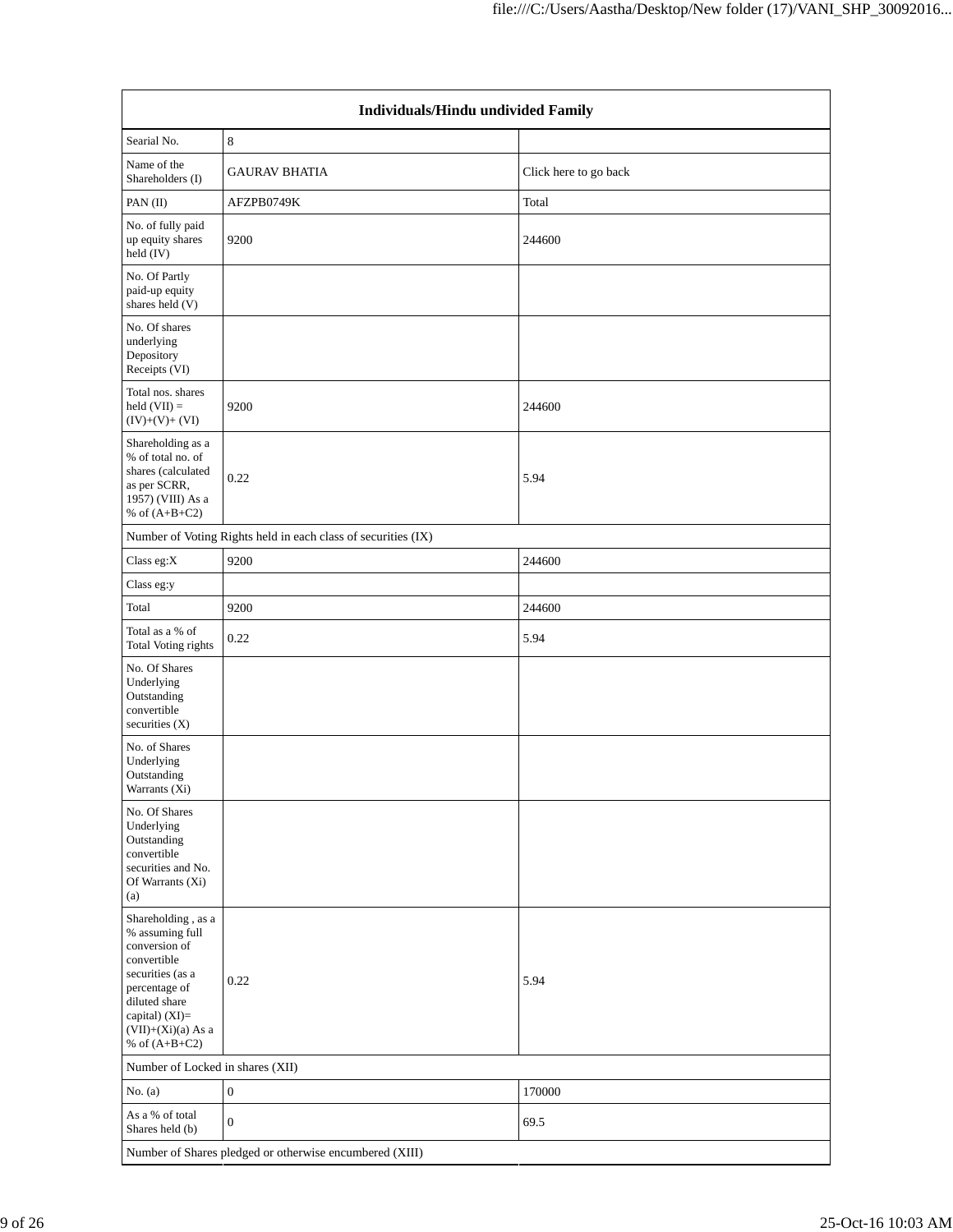| No. $(a)$                                                            |      |        |
|----------------------------------------------------------------------|------|--------|
| As a % of total<br>Shares held (b)                                   |      |        |
| Number of equity<br>shares held in<br>dematerialized<br>form $(XIV)$ | 9200 | 244600 |
| Reason for not providing PAN                                         |      |        |
| Reason for not<br>providing PAN                                      |      |        |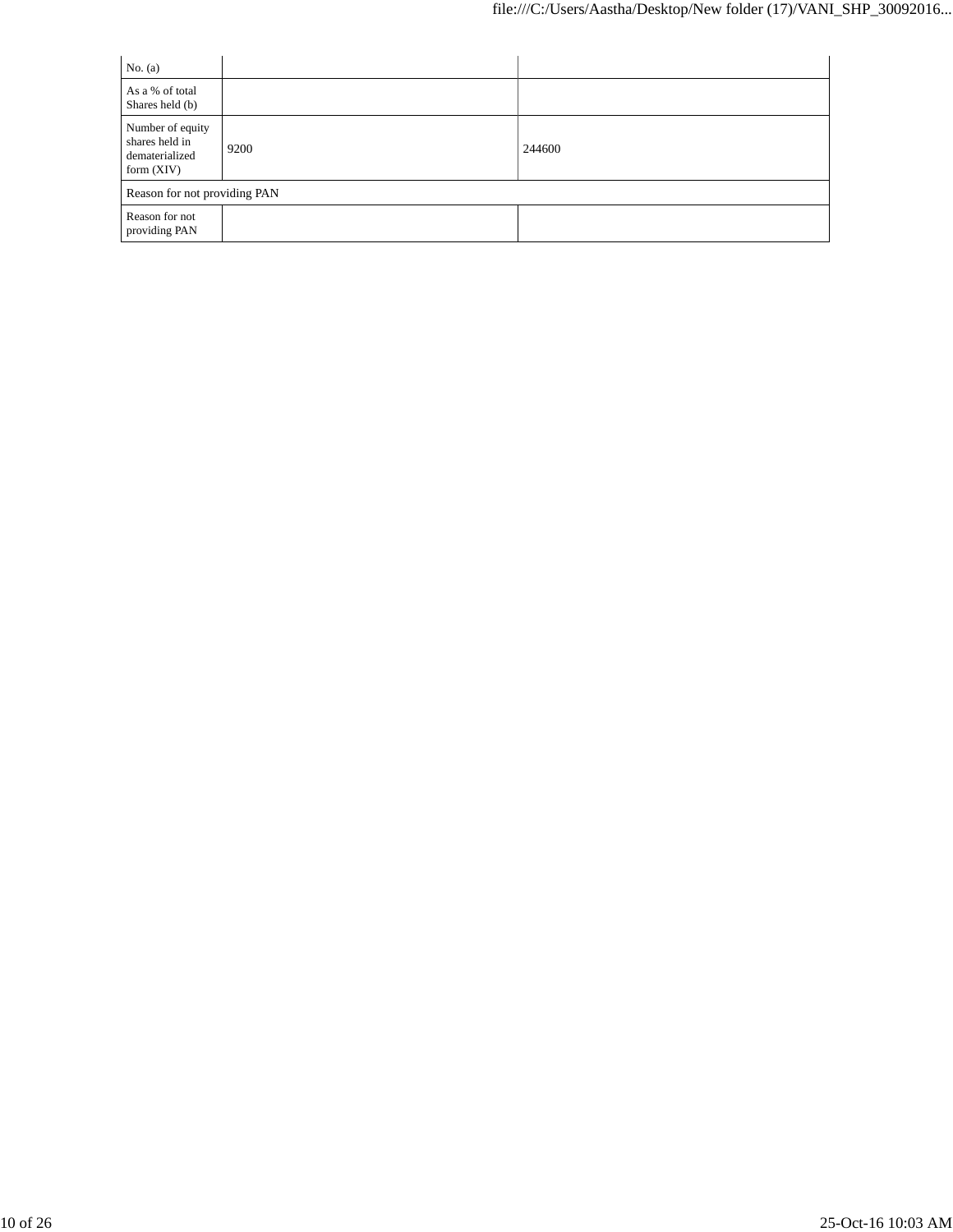| Individuals - ii. Individual shareholders holding nominal share capital in excess of Rs. 2 lakhs.                                                                                    |                               |                                 |                                                  |                                |                                |                              |                                                |  |  |  |
|--------------------------------------------------------------------------------------------------------------------------------------------------------------------------------------|-------------------------------|---------------------------------|--------------------------------------------------|--------------------------------|--------------------------------|------------------------------|------------------------------------------------|--|--|--|
| Searial No.                                                                                                                                                                          | $\mathbf{1}$                  | $\sqrt{2}$                      | 3                                                | $\overline{\mathbf{4}}$        | 5                              | 6                            | 7                                              |  |  |  |
| Name of the<br>Shareholders (I)                                                                                                                                                      | <b>TARSEM</b><br><b>SINGH</b> | <b>JITENDER</b><br><b>KUMAR</b> | <b>SUKHDEV</b><br><b>SINGH</b><br><b>DHILLON</b> | <b>PRADEEP</b><br><b>KUMAR</b> | <b>SANJEEV</b><br><b>KUMAR</b> | <b>VIJAY</b><br><b>KUMAR</b> | <b>HARDEEP</b><br><b>SINGH</b><br><b>WAHLA</b> |  |  |  |
| PAN (II)                                                                                                                                                                             | BQXPS7016N                    | AQGPK9865P                      | ZZZZZ9999Z                                       | AQGPK9717L                     | AQLPK9076B                     | AQGPK9864N                   | AARPW7993D                                     |  |  |  |
| No. of fully paid<br>up equity shares<br>held (IV)                                                                                                                                   | 110000                        | 110000                          | 110000                                           | 110000                         | 110000                         | 100000                       | 100000                                         |  |  |  |
| No. Of Partly<br>paid-up equity<br>shares held (V)                                                                                                                                   |                               |                                 |                                                  |                                |                                |                              |                                                |  |  |  |
| No. Of shares<br>underlying<br>Depository<br>Receipts (VI)                                                                                                                           |                               |                                 |                                                  |                                |                                |                              |                                                |  |  |  |
| Total nos, shares<br>held $(VII) =$<br>$(IV)+(V)+(VI)$                                                                                                                               | 110000                        | 110000                          | 110000                                           | 110000                         | 110000                         | 100000                       | 100000                                         |  |  |  |
| Shareholding as a<br>% of total no. of<br>shares (calculated<br>as per SCRR,<br>1957) (VIII) As a<br>% of $(A+B+C2)$                                                                 | 2.67                          | 2.67                            | 2.67                                             | 2.67                           | 2.67                           | 2.43                         | 2.43                                           |  |  |  |
| Number of Voting Rights held in each class of securities (IX)                                                                                                                        |                               |                                 |                                                  |                                |                                |                              |                                                |  |  |  |
| Class eg: X                                                                                                                                                                          | 110000                        | 110000                          | 110000                                           | 110000                         | 110000                         | 100000                       | 100000                                         |  |  |  |
| Class eg:y                                                                                                                                                                           |                               |                                 |                                                  |                                |                                |                              |                                                |  |  |  |
| Total                                                                                                                                                                                | 110000                        | 110000                          | 110000                                           | 110000                         | 110000                         | 100000                       | 100000                                         |  |  |  |
| Total as a % of<br>Total Voting rights                                                                                                                                               | 2.67                          | 2.67                            | 2.67                                             | 2.67                           | 2.67                           | 2.43                         | 2.43                                           |  |  |  |
| No. Of Shares<br>Underlying<br>Outstanding<br>convertible<br>securities (X)                                                                                                          |                               |                                 |                                                  |                                |                                |                              |                                                |  |  |  |
| No. of Shares<br>Underlying<br>Outstanding<br>Warrants (Xi)                                                                                                                          |                               |                                 |                                                  |                                |                                |                              |                                                |  |  |  |
| No. Of Shares<br>Underlying<br>Outstanding<br>convertible<br>securities and No.<br>Of Warrants (Xi)<br>(a)                                                                           |                               |                                 |                                                  |                                |                                |                              |                                                |  |  |  |
| Shareholding, as a<br>% assuming full<br>conversion of<br>convertible<br>securities (as a<br>percentage of<br>diluted share<br>capital) (XI)=<br>$(VII)+(X)$ As a %<br>of $(A+B+C2)$ | 2.67                          | 2.67                            | 2.67                                             | 2.67                           | 2.67                           | 2.43                         | 2.43                                           |  |  |  |
| Number of Locked in shares (XII)                                                                                                                                                     |                               |                                 |                                                  |                                |                                |                              |                                                |  |  |  |
| No. $(a)$                                                                                                                                                                            | $\boldsymbol{0}$              | $\mathbf{0}$                    | $\boldsymbol{0}$                                 | $\boldsymbol{0}$               | $\mathbf{0}$                   | $\boldsymbol{0}$             | $\boldsymbol{0}$                               |  |  |  |
| As a % of total<br>Shares held (b)                                                                                                                                                   | $\boldsymbol{0}$              | $\boldsymbol{0}$                | $\boldsymbol{0}$                                 | $\boldsymbol{0}$               | $\boldsymbol{0}$               | $\boldsymbol{0}$             | $\boldsymbol{0}$                               |  |  |  |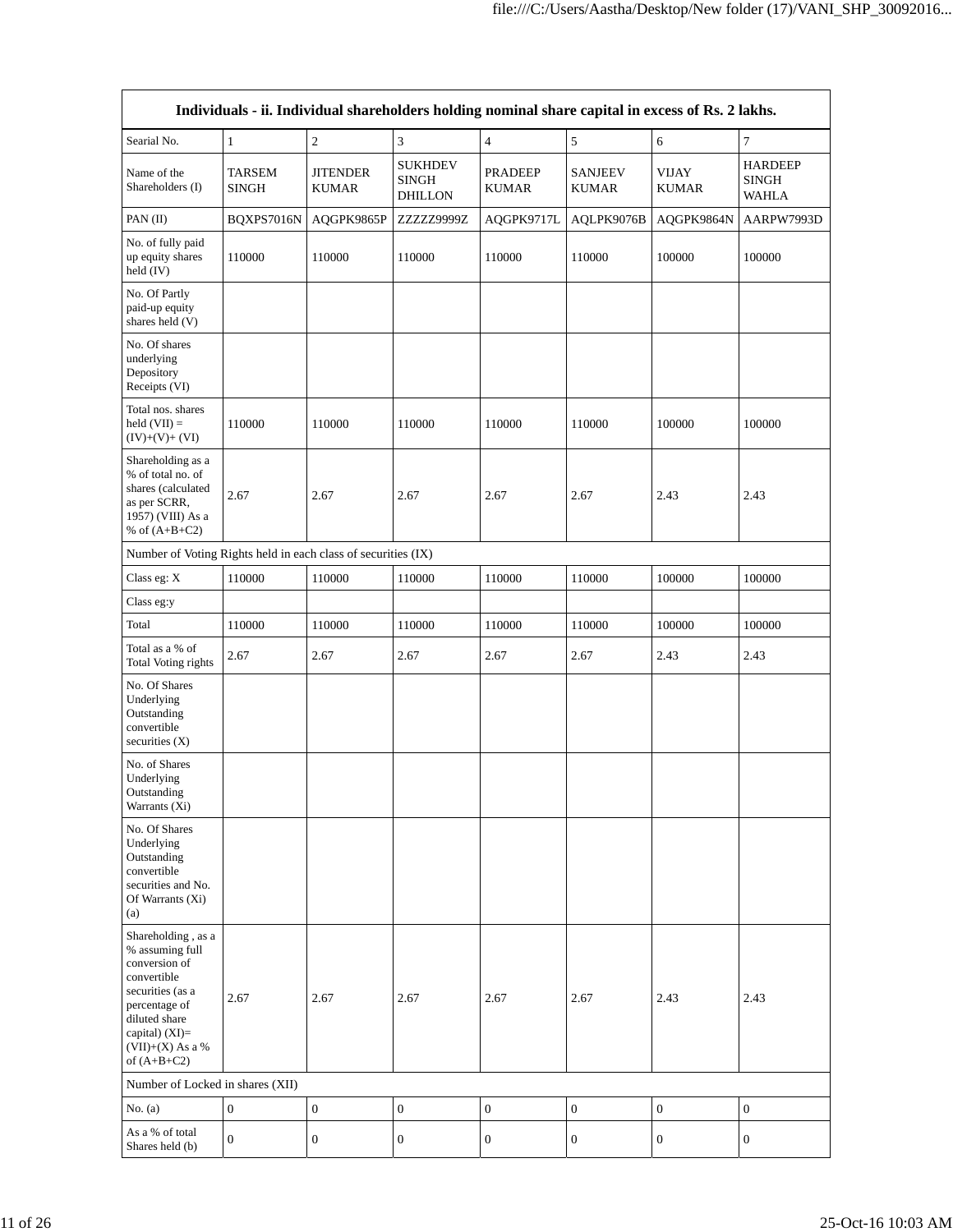| Number of equity<br>shares held in<br>dematerialized<br>form $(XIV)$ | 110000 | 110000 |                              |  | 0 | 100000 | 100000 |  |  |
|----------------------------------------------------------------------|--------|--------|------------------------------|--|---|--------|--------|--|--|
| Reason for not providing PAN                                         |        |        |                              |  |   |        |        |  |  |
| Reason for not<br>providing PAN                                      |        |        | Textual<br>Information $(1)$ |  |   |        |        |  |  |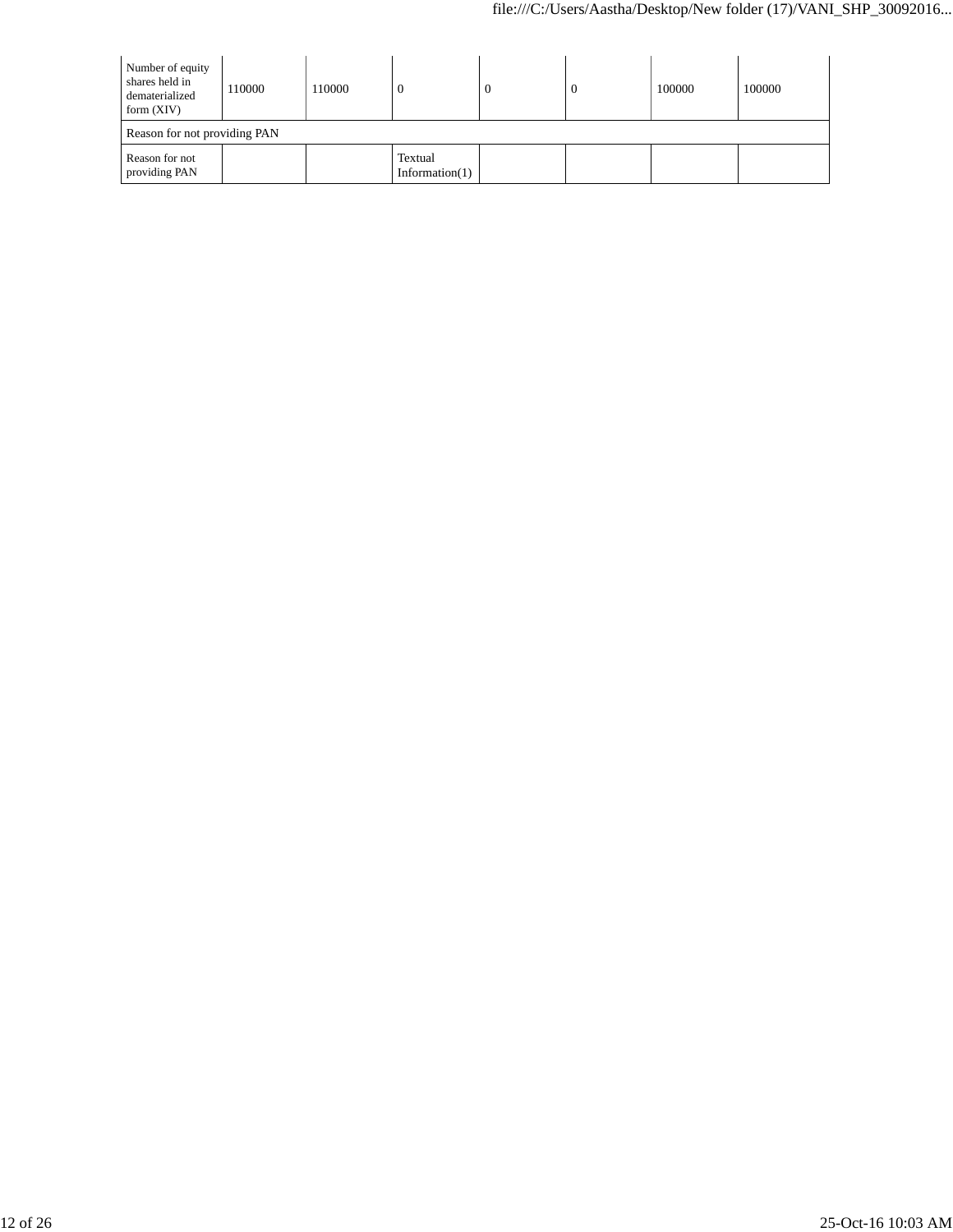|                                                                                                                                                                                      | Individuals - ii. Individual shareholders holding nominal share capital in excess of Rs. 2 lakhs. |                              |                                 |                               |                                |                                 |                                  |
|--------------------------------------------------------------------------------------------------------------------------------------------------------------------------------------|---------------------------------------------------------------------------------------------------|------------------------------|---------------------------------|-------------------------------|--------------------------------|---------------------------------|----------------------------------|
| Searial No.                                                                                                                                                                          | 8                                                                                                 | 9                            | 10                              | 11                            | 12                             | 13                              | 14                               |
| Name of the<br>Shareholders (I)                                                                                                                                                      | <b>SURJEET</b><br><b>SINGH</b>                                                                    | <b>BOHAR</b><br><b>SINGH</b> | <b>BALJINDER</b><br><b>KAUR</b> | <b>HARMEET</b><br><b>GHAI</b> | <b>KAMALJIT</b><br><b>GHAI</b> | <b>SATWANTI</b><br><b>BAJAJ</b> | <b>SHILPA</b><br><b>SACHDEVA</b> |
| PAN (II)                                                                                                                                                                             | BEBPS1102R                                                                                        | BEMPS0144E                   | AQMPK8957G                      | AGOPG7932M                    | AGFPG1592E                     | AASPB4178Q                      | BITPS9608A                       |
| No. of fully paid<br>up equity shares<br>held (IV)                                                                                                                                   | 100000                                                                                            | 100000                       | 100000                          | 76800                         | 76800                          | 76800                           | 50000                            |
| No. Of Partly<br>paid-up equity<br>shares held (V)                                                                                                                                   |                                                                                                   |                              |                                 |                               |                                |                                 |                                  |
| No. Of shares<br>underlying<br>Depository<br>Receipts (VI)                                                                                                                           |                                                                                                   |                              |                                 |                               |                                |                                 |                                  |
| Total nos. shares<br>held $(VII) =$<br>$(IV)+(V)+(VI)$                                                                                                                               | 100000                                                                                            | 100000                       | 100000                          | 76800                         | 76800                          | 76800                           | 50000                            |
| Shareholding as a<br>% of total no. of<br>shares (calculated<br>as per SCRR,<br>1957) (VIII) As a<br>% of $(A+B+C2)$                                                                 | 2.43                                                                                              | 2.43                         | 2.43                            | 1.86                          | 1.86                           | 1.86                            | 1.21                             |
| Number of Voting Rights held in each class of securities (IX)                                                                                                                        |                                                                                                   |                              |                                 |                               |                                |                                 |                                  |
| Class eg: X                                                                                                                                                                          | 100000                                                                                            | 100000                       | 100000                          | 76800                         | 76800                          | 76800                           | 50000                            |
| Class eg:y                                                                                                                                                                           |                                                                                                   |                              |                                 |                               |                                |                                 |                                  |
| Total                                                                                                                                                                                | 100000                                                                                            | 100000                       | 100000                          | 76800                         | 76800                          | 76800                           | 50000                            |
| Total as a % of<br>Total Voting rights                                                                                                                                               | 2.43                                                                                              | 2.43                         | 2.43                            | 1.86                          | 1.86                           | 1.86                            | 1.21                             |
| No. Of Shares<br>Underlying<br>Outstanding<br>convertible<br>securities (X)                                                                                                          |                                                                                                   |                              |                                 |                               |                                |                                 |                                  |
| No. of Shares<br>Underlying<br>Outstanding<br>Warrants (Xi)                                                                                                                          |                                                                                                   |                              |                                 |                               |                                |                                 |                                  |
| No. Of Shares<br>Underlying<br>Outstanding<br>convertible<br>securities and No.<br>Of Warrants (Xi)<br>(a)                                                                           |                                                                                                   |                              |                                 |                               |                                |                                 |                                  |
| Shareholding, as a<br>% assuming full<br>conversion of<br>convertible<br>securities (as a<br>percentage of<br>diluted share<br>capital) (XI)=<br>$(VII)+(X)$ As a %<br>of $(A+B+C2)$ | 2.43                                                                                              | 2.43                         | 2.43                            | 1.86                          | 1.86                           | 1.86                            | 1.21                             |
| Number of Locked in shares (XII)                                                                                                                                                     |                                                                                                   |                              |                                 |                               |                                |                                 |                                  |
| No. $(a)$                                                                                                                                                                            | $\boldsymbol{0}$                                                                                  | $\boldsymbol{0}$             | $\boldsymbol{0}$                | $\boldsymbol{0}$              | $\boldsymbol{0}$               | $\boldsymbol{0}$                | $\boldsymbol{0}$                 |
| As a % of total<br>Shares held (b)                                                                                                                                                   | $\mathbf{0}$                                                                                      | $\boldsymbol{0}$             | $\boldsymbol{0}$                | $\boldsymbol{0}$              | $\boldsymbol{0}$               | $\boldsymbol{0}$                | $\boldsymbol{0}$                 |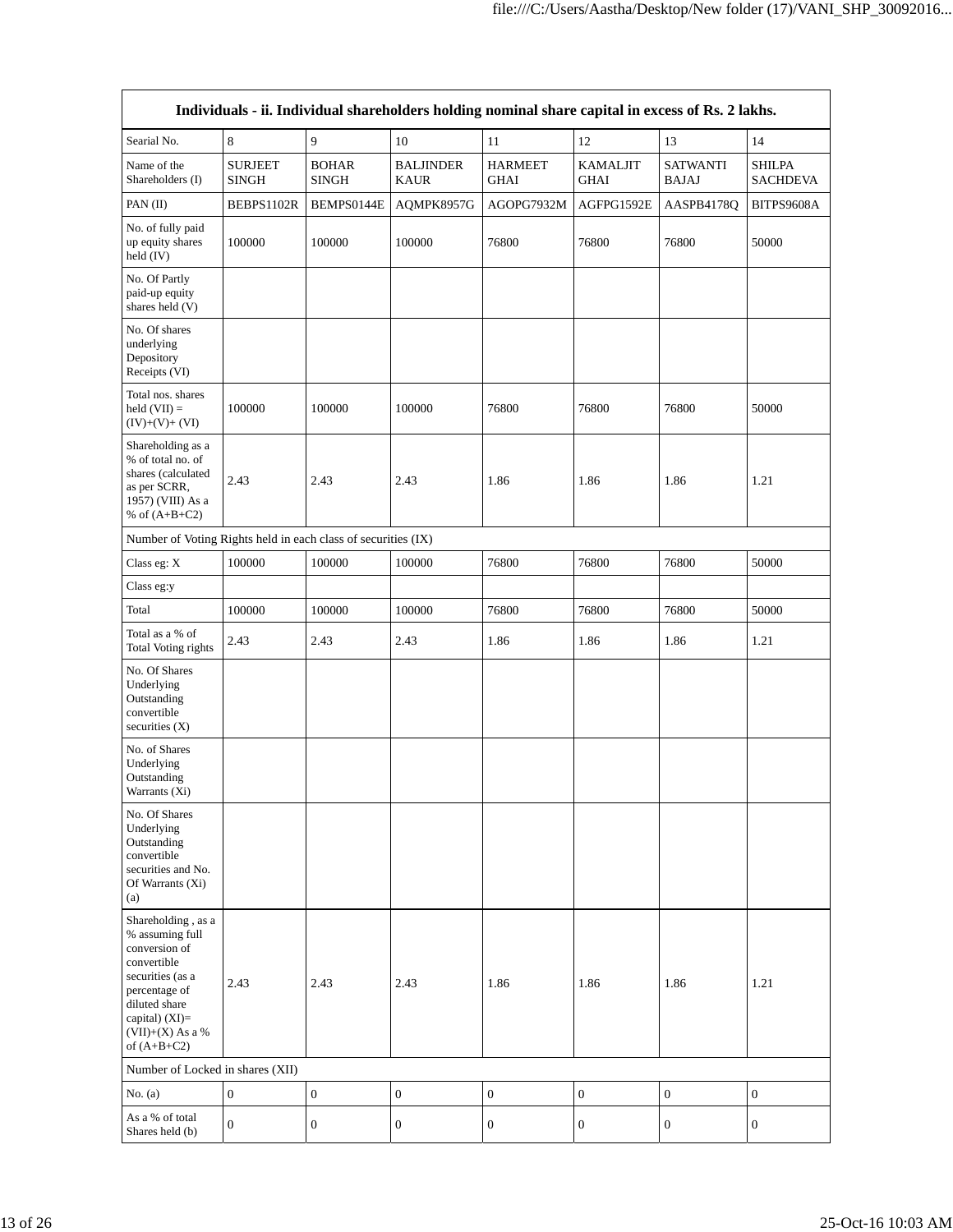| Number of equity<br>shares held in<br>dematerialized<br>form $(XIV)$ |                              | U |  |  | <sup>0</sup> | $\theta$ | 50000 |
|----------------------------------------------------------------------|------------------------------|---|--|--|--------------|----------|-------|
|                                                                      | Reason for not providing PAN |   |  |  |              |          |       |
| Reason for not<br>providing PAN                                      |                              |   |  |  |              |          |       |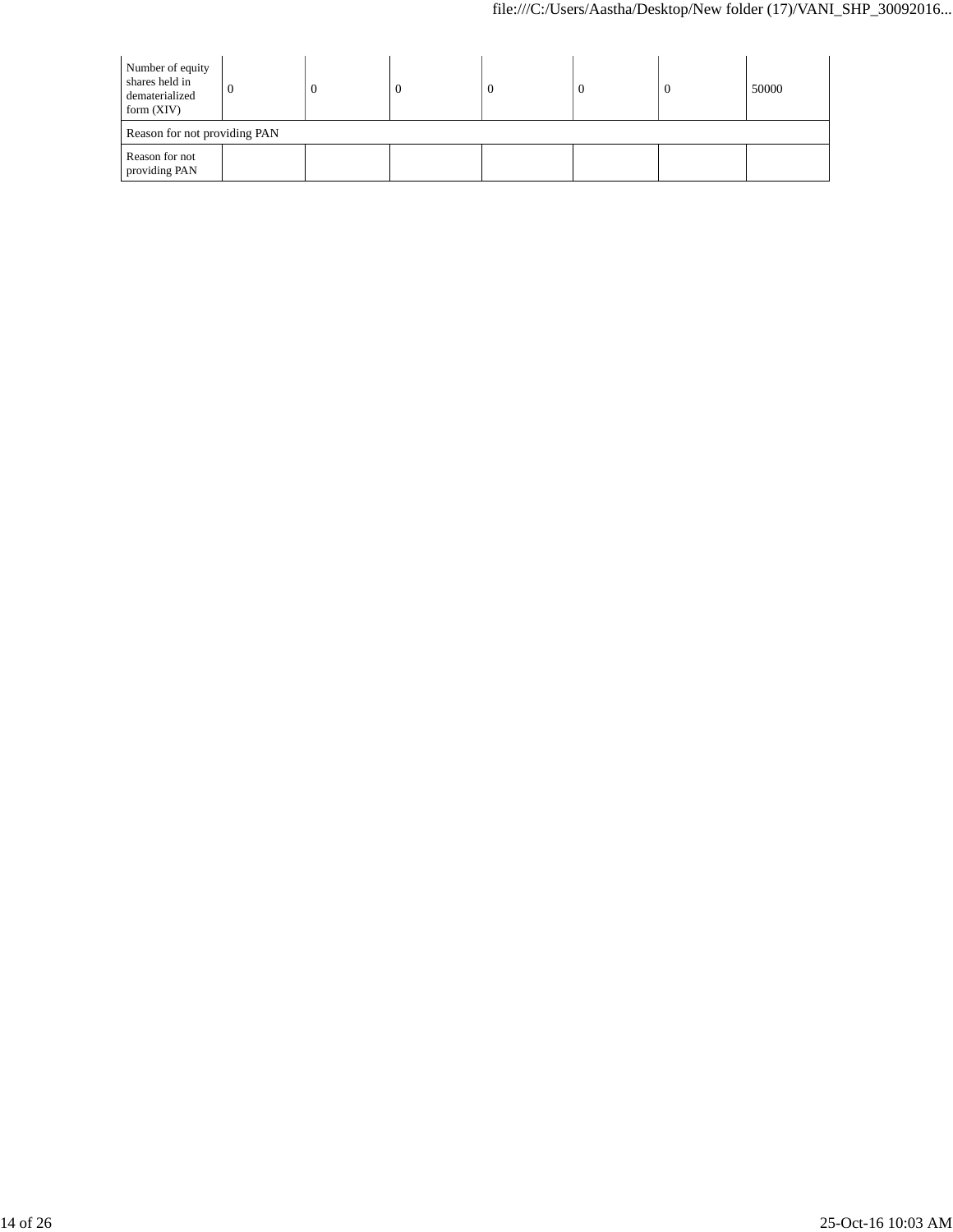|                                                                                                                                                                                      | Individuals - ii. Individual shareholders holding nominal share capital in excess of Rs. 2 lakhs. |                   |                                |                               |                               |                               |                                  |
|--------------------------------------------------------------------------------------------------------------------------------------------------------------------------------------|---------------------------------------------------------------------------------------------------|-------------------|--------------------------------|-------------------------------|-------------------------------|-------------------------------|----------------------------------|
| Searial No.                                                                                                                                                                          | 15                                                                                                | 16                | 17                             | 18                            | 19                            | 20                            | 21                               |
| Name of the<br>Shareholders (I)                                                                                                                                                      | Lokesh<br>Sachdeva                                                                                | Adhir<br>Sachdeva | <b>HERIKA</b><br><b>NARANG</b> | <b>GEETA</b><br><b>CHADHA</b> | <b>MANAN</b><br><b>NARANG</b> | <b>MANSI</b><br><b>NARANG</b> | <b>SUSHMA</b><br><b>SACHDEVA</b> |
| PAN (II)                                                                                                                                                                             | ANXPS6801K                                                                                        | ANXPS6570P        | AHJPA5543N                     | AGGPC0379Q                    | ACJPN9853B                    | ABTPN4637N                    | AAMPS2047R                       |
| No. of fully paid<br>up equity shares<br>held (IV)                                                                                                                                   | 50000                                                                                             | 50000             | 50000                          | 50000                         | 50000                         | 50000                         | 50000                            |
| No. Of Partly<br>paid-up equity<br>shares held (V)                                                                                                                                   |                                                                                                   |                   |                                |                               |                               |                               |                                  |
| No. Of shares<br>underlying<br>Depository<br>Receipts (VI)                                                                                                                           |                                                                                                   |                   |                                |                               |                               |                               |                                  |
| Total nos. shares<br>held $(VII) =$<br>$(IV)+(V)+(VI)$                                                                                                                               | 50000                                                                                             | 50000             | 50000                          | 50000                         | 50000                         | 50000                         | 50000                            |
| Shareholding as a<br>% of total no. of<br>shares (calculated<br>as per SCRR,<br>1957) (VIII) As a<br>% of $(A+B+C2)$                                                                 | 1.21                                                                                              | 1.21              | 1.21                           | 1.21                          | 1.21                          | 1.21                          | 1.21                             |
| Number of Voting Rights held in each class of securities (IX)                                                                                                                        |                                                                                                   |                   |                                |                               |                               |                               |                                  |
| Class eg: X                                                                                                                                                                          | 50000                                                                                             | 50000             | 50000                          | 50000                         | 50000                         | 50000                         | 50000                            |
| Class eg:y                                                                                                                                                                           |                                                                                                   |                   |                                |                               |                               |                               |                                  |
| Total                                                                                                                                                                                | 50000                                                                                             | 50000             | 50000                          | 50000                         | 50000                         | 50000                         | 50000                            |
| Total as a % of<br>Total Voting rights                                                                                                                                               | 1.21                                                                                              | 1.21              | 1.21                           | 1.21                          | 1.21                          | 1.21                          | 1.21                             |
| No. Of Shares<br>Underlying<br>Outstanding<br>convertible<br>securities (X)                                                                                                          |                                                                                                   |                   |                                |                               |                               |                               |                                  |
| No. of Shares<br>Underlying<br>Outstanding<br>Warrants (Xi)                                                                                                                          |                                                                                                   |                   |                                |                               |                               |                               |                                  |
| No. Of Shares<br>Underlying<br>Outstanding<br>convertible<br>securities and No.<br>Of Warrants (Xi)<br>(a)                                                                           |                                                                                                   |                   |                                |                               |                               |                               |                                  |
| Shareholding, as a<br>% assuming full<br>conversion of<br>convertible<br>securities (as a<br>percentage of<br>diluted share<br>capital) (XI)=<br>$(VII)+(X)$ As a %<br>of $(A+B+C2)$ | 1.21                                                                                              | 1.21              | 1.21                           | 1.21                          | 1.21                          | 1.21                          | 1.21                             |
| Number of Locked in shares (XII)                                                                                                                                                     |                                                                                                   |                   |                                |                               |                               |                               |                                  |
| No. $(a)$                                                                                                                                                                            | $\boldsymbol{0}$                                                                                  | $\mathbf{0}$      | $\boldsymbol{0}$               | $\boldsymbol{0}$              | $\boldsymbol{0}$              | $\boldsymbol{0}$              | $\boldsymbol{0}$                 |
| As a % of total<br>Shares held (b)                                                                                                                                                   | $\mathbf{0}$                                                                                      | $\boldsymbol{0}$  | $\boldsymbol{0}$               | $\boldsymbol{0}$              | 0                             | $\boldsymbol{0}$              | $\boldsymbol{0}$                 |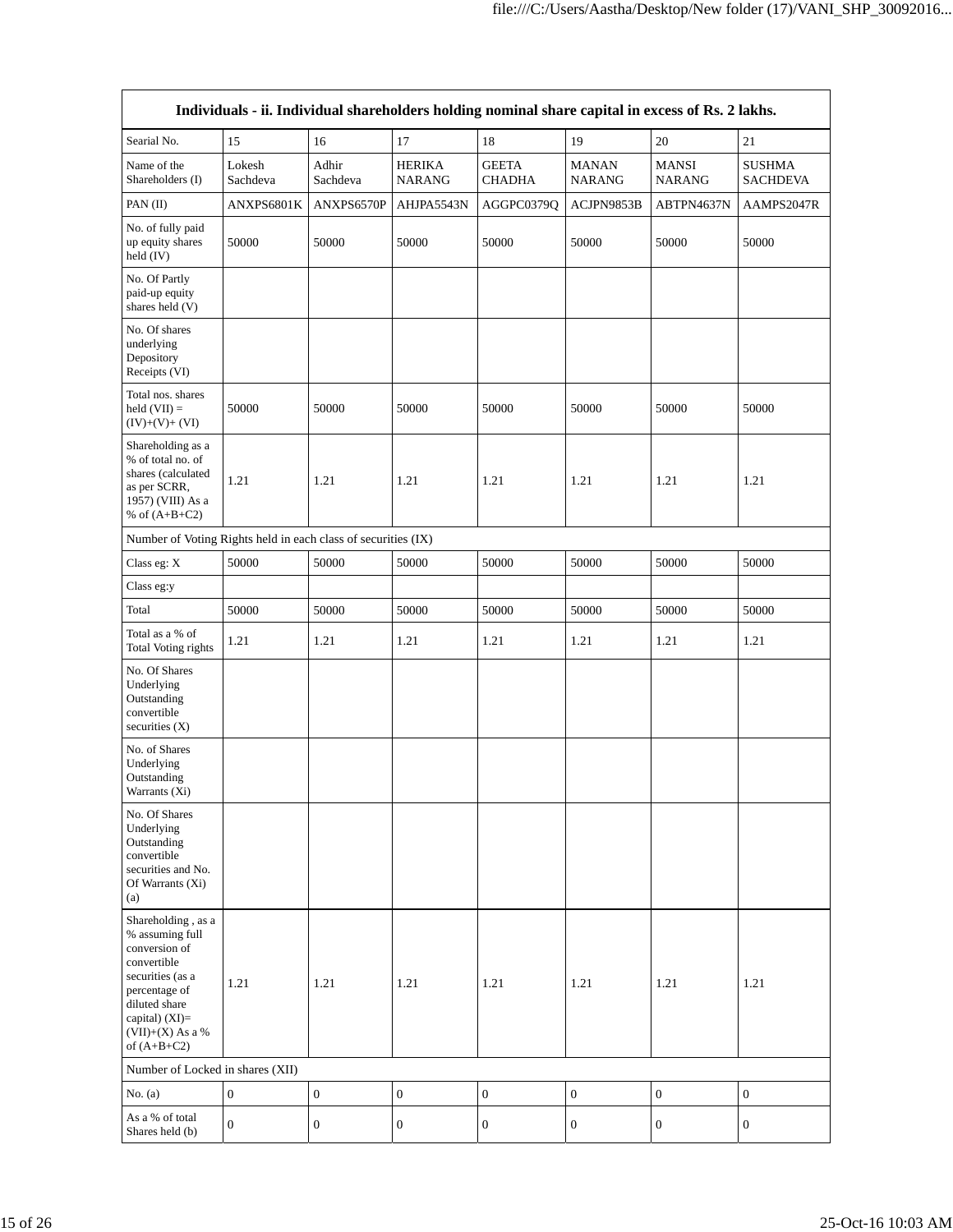| Number of equity<br>shares held in<br>dematerialized<br>form $(XIV)$ | 50000                        | 50000 | 50000 | 50000 | 50000 | 50000 | 50000 |
|----------------------------------------------------------------------|------------------------------|-------|-------|-------|-------|-------|-------|
|                                                                      | Reason for not providing PAN |       |       |       |       |       |       |
| Reason for not<br>providing PAN                                      |                              |       |       |       |       |       |       |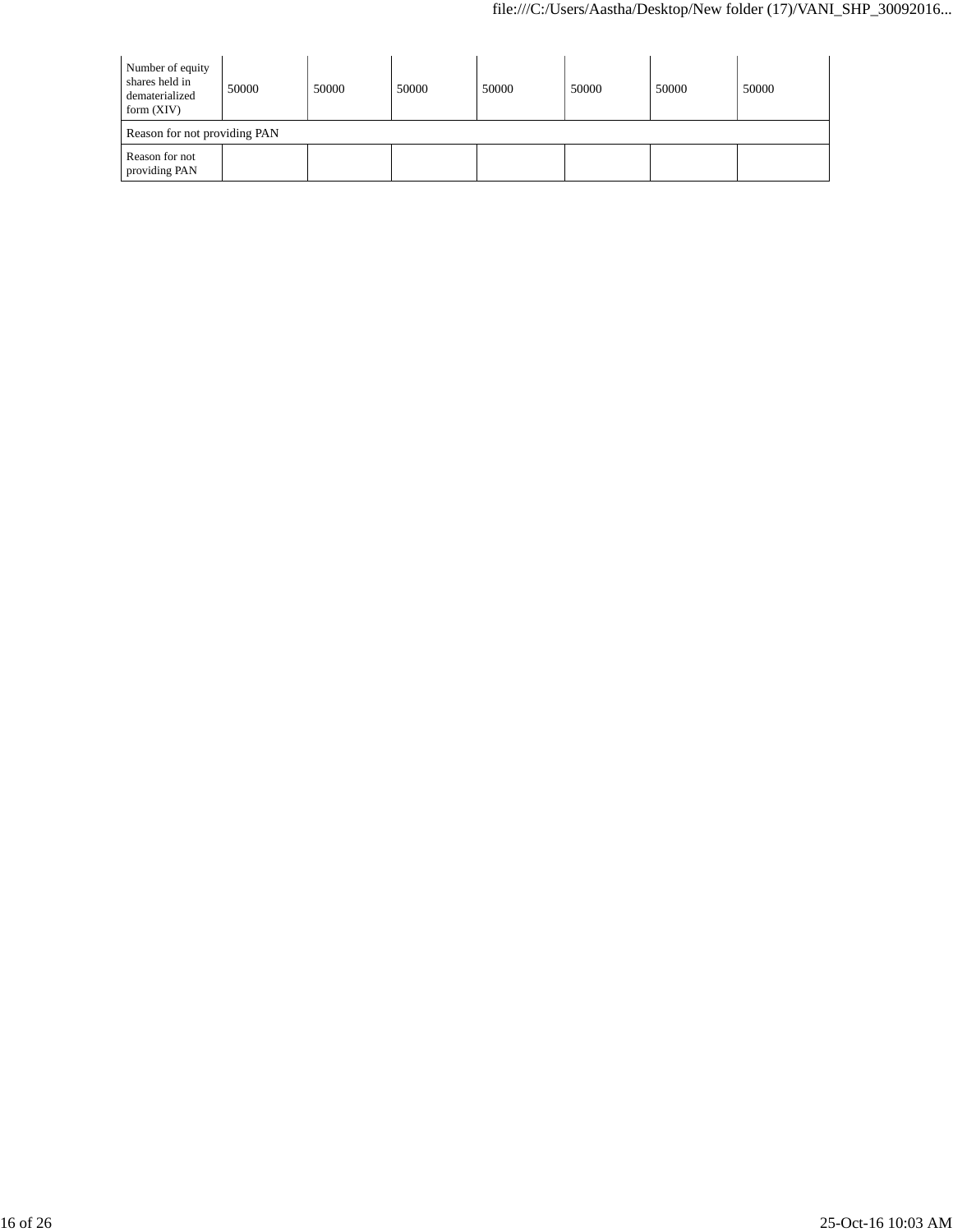|                                                                                                                                                                                      | Individuals - ii. Individual shareholders holding nominal share capital in excess of Rs. 2 lakhs. |                  |                                 |                                        |                                 |                                       |
|--------------------------------------------------------------------------------------------------------------------------------------------------------------------------------------|---------------------------------------------------------------------------------------------------|------------------|---------------------------------|----------------------------------------|---------------------------------|---------------------------------------|
| Searial No.                                                                                                                                                                          | 22                                                                                                | 23               | 24                              | 25                                     | 26                              | 27                                    |
| Name of the<br>Shareholders (I)                                                                                                                                                      | <b>RAJIV</b><br><b>CHADHA</b>                                                                     | Naveen<br>Narang | <b>SUMITRA</b><br><b>NARANG</b> | <b>SATISH CHANDER</b><br><b>NARANG</b> | <b>BHALINDER</b><br><b>GHAI</b> | <b>ROMESH</b><br><b>CHANDER BAJAJ</b> |
| PAN (II)                                                                                                                                                                             | AAFPC2849C                                                                                        | AADPN0344D       | AADPN0343E                      | AAAPN0874H                             | AGVPG6895Q                      | AASPB4177B                            |
| No. of fully paid<br>up equity shares<br>held (IV)                                                                                                                                   | 50000                                                                                             | 50000            | 50000                           | 50000                                  | 45250                           | 41150                                 |
| No. Of Partly<br>paid-up equity<br>shares held (V)                                                                                                                                   |                                                                                                   |                  |                                 |                                        |                                 |                                       |
| No. Of shares<br>underlying<br>Depository<br>Receipts (VI)                                                                                                                           |                                                                                                   |                  |                                 |                                        |                                 |                                       |
| Total nos. shares<br>held $(VII) =$<br>$(IV)+(V)+(VI)$                                                                                                                               | 50000                                                                                             | 50000            | 50000                           | 50000                                  | 45250                           | 41150                                 |
| Shareholding as a<br>% of total no. of<br>shares (calculated<br>as per SCRR,<br>1957) (VIII) As a<br>% of $(A+B+C2)$                                                                 | 1.21                                                                                              | 1.21             | 1.21                            | 1.21                                   | 1.1                             | 1                                     |
| Number of Voting Rights held in each class of securities (IX)                                                                                                                        |                                                                                                   |                  |                                 |                                        |                                 |                                       |
| Class eg: X                                                                                                                                                                          | 50000                                                                                             | 50000            | 50000                           | 50000                                  | 45250                           | 41150                                 |
| Class eg:y                                                                                                                                                                           |                                                                                                   |                  |                                 |                                        |                                 |                                       |
| Total                                                                                                                                                                                | 50000                                                                                             | 50000            | 50000                           | 50000                                  | 45250                           | 41150                                 |
| Total as a % of<br>Total Voting rights                                                                                                                                               | 1.21                                                                                              | 1.21             | 1.21                            | 1.21                                   | 1.1                             | 1                                     |
| No. Of Shares<br>Underlying<br>Outstanding<br>convertible<br>securities (X)                                                                                                          |                                                                                                   |                  |                                 |                                        |                                 |                                       |
| No. of Shares<br>Underlying<br>Outstanding<br>Warrants (Xi)                                                                                                                          |                                                                                                   |                  |                                 |                                        |                                 |                                       |
| No. Of Shares<br>Underlying<br>Outstanding<br>convertible<br>securities and No.<br>Of Warrants (Xi)<br>(a)                                                                           |                                                                                                   |                  |                                 |                                        |                                 |                                       |
| Shareholding, as a<br>% assuming full<br>conversion of<br>convertible<br>securities (as a<br>percentage of<br>diluted share<br>capital) (XI)=<br>$(VII)+(X)$ As a %<br>of $(A+B+C2)$ | 1.21                                                                                              | 1.21             | 1.21                            | 1.21                                   | 1.1                             | $\mathbf{1}$                          |
| Number of Locked in shares (XII)                                                                                                                                                     |                                                                                                   |                  |                                 |                                        |                                 |                                       |
| No. $(a)$                                                                                                                                                                            | $\boldsymbol{0}$                                                                                  | $\boldsymbol{0}$ | $\boldsymbol{0}$                | $\boldsymbol{0}$                       | $\boldsymbol{0}$                | $\boldsymbol{0}$                      |
| As a % of total<br>Shares held (b)                                                                                                                                                   | $\mathbf{0}$                                                                                      | $\boldsymbol{0}$ | 0                               | $\boldsymbol{0}$                       | $\boldsymbol{0}$                | $\boldsymbol{0}$                      |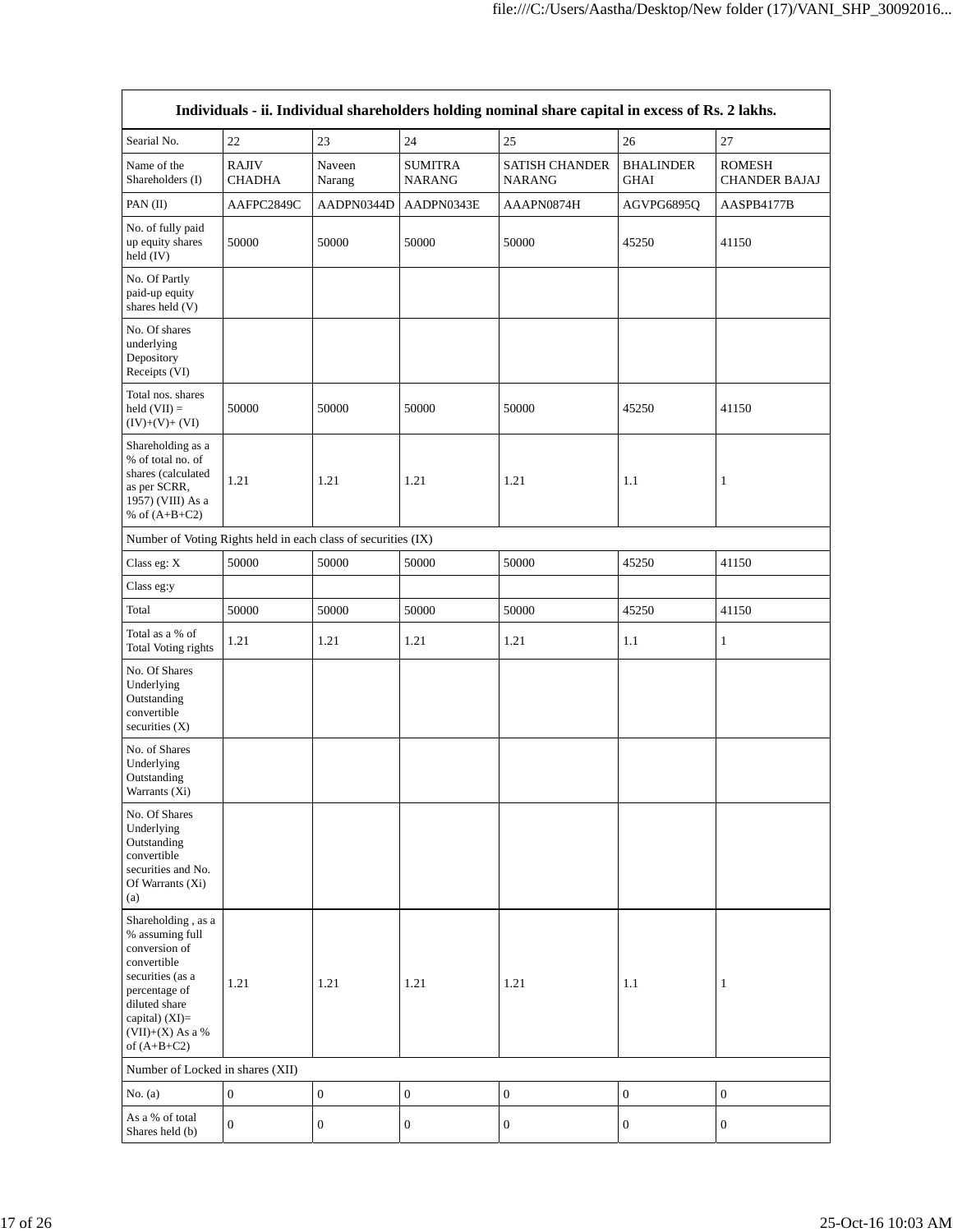| Number of equity<br>shares held in<br>dematerialized<br>form $(XIV)$ | 50000                        | 50000 | 50000 | 50000 | U | 0 |  |  |
|----------------------------------------------------------------------|------------------------------|-------|-------|-------|---|---|--|--|
|                                                                      | Reason for not providing PAN |       |       |       |   |   |  |  |
| Reason for not<br>providing PAN                                      |                              |       |       |       |   |   |  |  |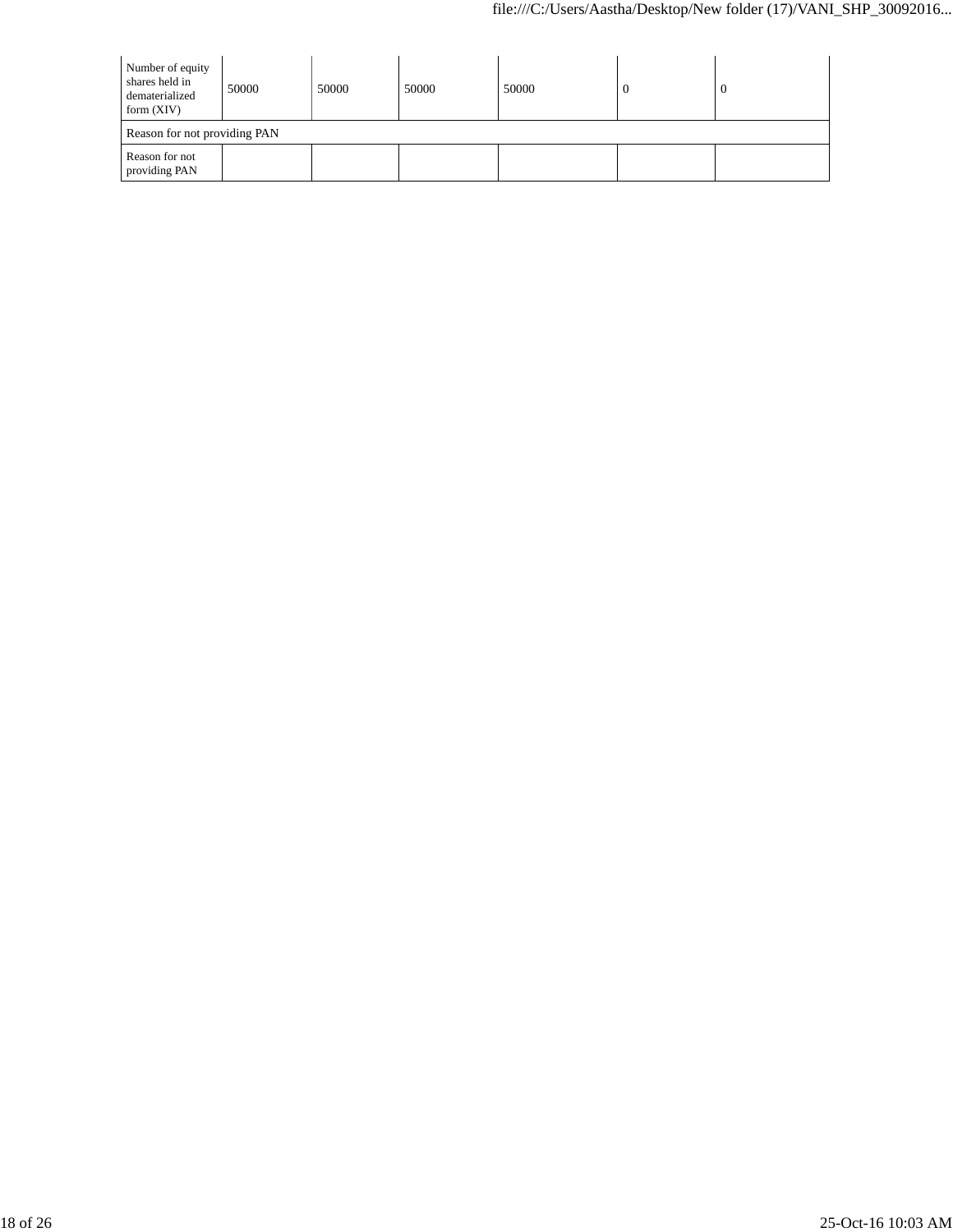|                                                                                                                                                                                      | Individuals - ii. Individual shareholders holding nominal share capital in excess of Rs. 2 lakhs. |
|--------------------------------------------------------------------------------------------------------------------------------------------------------------------------------------|---------------------------------------------------------------------------------------------------|
| Searial No.                                                                                                                                                                          |                                                                                                   |
| Name of the<br>Shareholders (I)                                                                                                                                                      | Click here to go back                                                                             |
| PAN (II)                                                                                                                                                                             | Total                                                                                             |
| No. of fully paid<br>up equity shares<br>held (IV)                                                                                                                                   | 1966800                                                                                           |
| No. Of Partly<br>paid-up equity<br>shares held (V)                                                                                                                                   |                                                                                                   |
| No. Of shares<br>underlying<br>Depository<br>Receipts (VI)                                                                                                                           |                                                                                                   |
| Total nos. shares<br>held $(VII) =$<br>$(IV)+(V)+(VI)$                                                                                                                               | 1966800                                                                                           |
| Shareholding as a<br>% of total no. of<br>shares (calculated<br>as per SCRR,<br>1957) (VIII) As a<br>% of $(A+B+C2)$                                                                 | 47.74                                                                                             |
|                                                                                                                                                                                      | Number of Voting Rights held in each class of securities (IX)                                     |
| Class eg: X                                                                                                                                                                          | 1966800                                                                                           |
| Class eg:y                                                                                                                                                                           |                                                                                                   |
| Total                                                                                                                                                                                | 1966800                                                                                           |
| Total as a % of<br>Total Voting rights                                                                                                                                               | 47.74                                                                                             |
| No. Of Shares<br>Underlying<br>Outstanding<br>convertible<br>securities $(X)$                                                                                                        |                                                                                                   |
| No. of Shares<br>Underlying<br>Outstanding<br>Warrants (Xi)                                                                                                                          |                                                                                                   |
| No. Of Shares<br>Underlying<br>Outstanding<br>convertible<br>securities and No.<br>Of Warrants (Xi)<br>(a)                                                                           |                                                                                                   |
| Shareholding, as a<br>% assuming full<br>conversion of<br>convertible<br>securities (as a<br>percentage of<br>diluted share<br>capital) (XI)=<br>$(VII)+(X)$ As a %<br>of $(A+B+C2)$ | 47.74                                                                                             |
| Number of Locked in shares (XII)                                                                                                                                                     |                                                                                                   |
| No. $(a)$                                                                                                                                                                            | $\boldsymbol{0}$                                                                                  |
| As a % of total<br>Shares held (b)                                                                                                                                                   | $\mathbf{0}$                                                                                      |

٦

 $\overline{\Gamma}$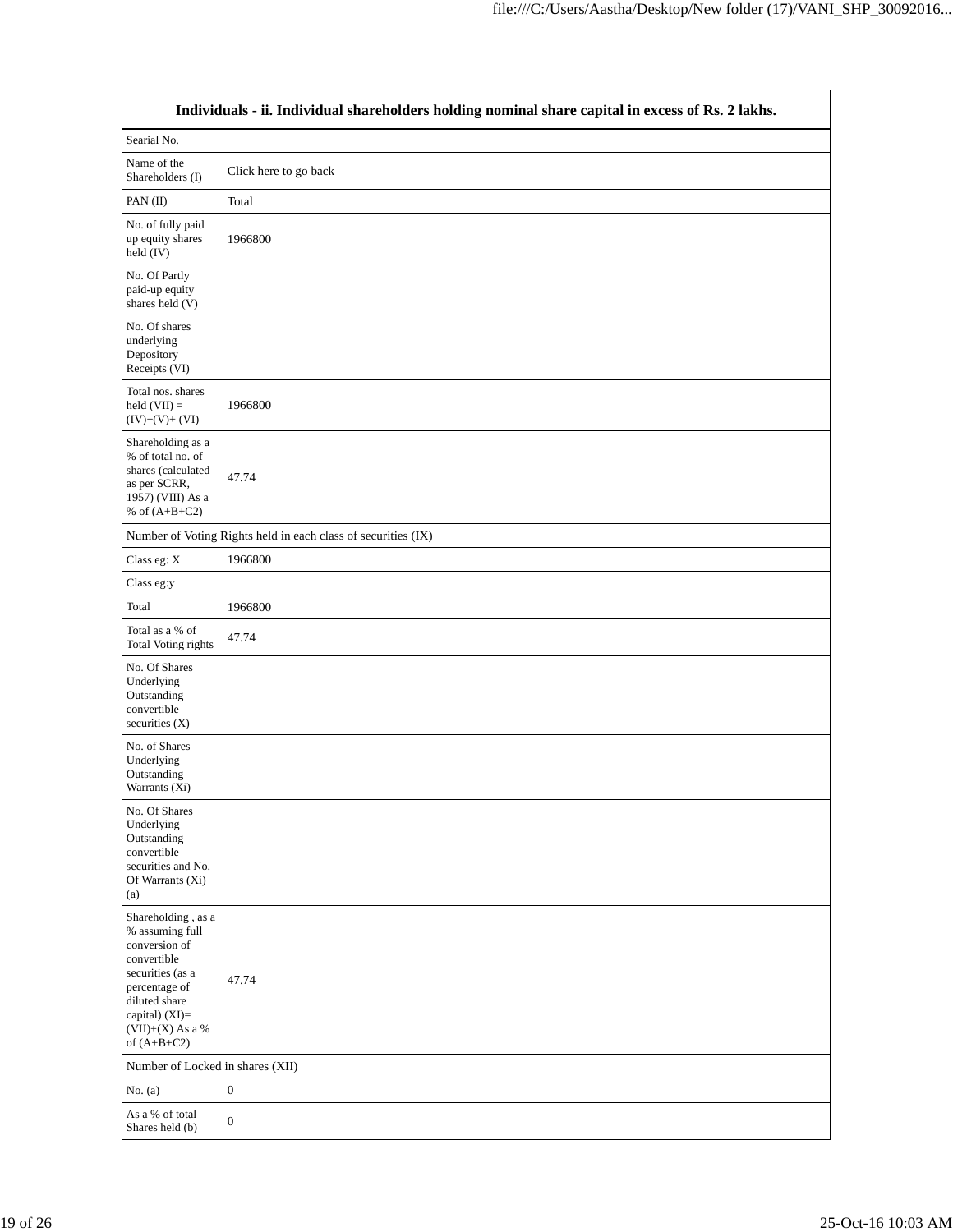| Number of equity<br>shares held in<br>dematerialized<br>form $(XIV)$ | 1020000 |
|----------------------------------------------------------------------|---------|
| Reason for not providing PAN                                         |         |
| Reason for not<br>providing PAN                                      |         |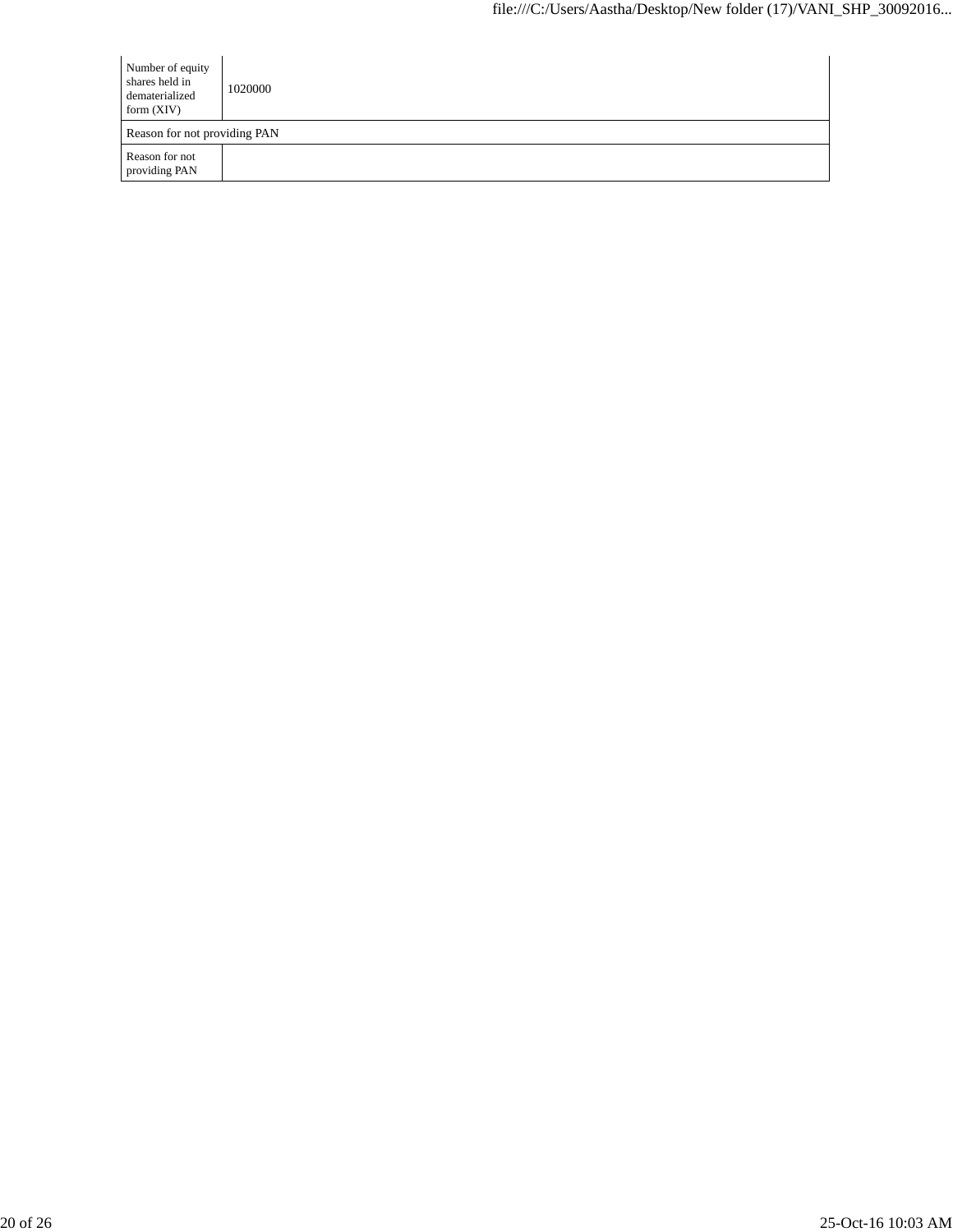|                        | <b>Text Block</b>                                                                                                                           |
|------------------------|---------------------------------------------------------------------------------------------------------------------------------------------|
| Textual Information(1) | The PAN of Mr. Sukhdev Singh Dhillon is not available with the Company and the company requested<br>to the shareholder to provide the same. |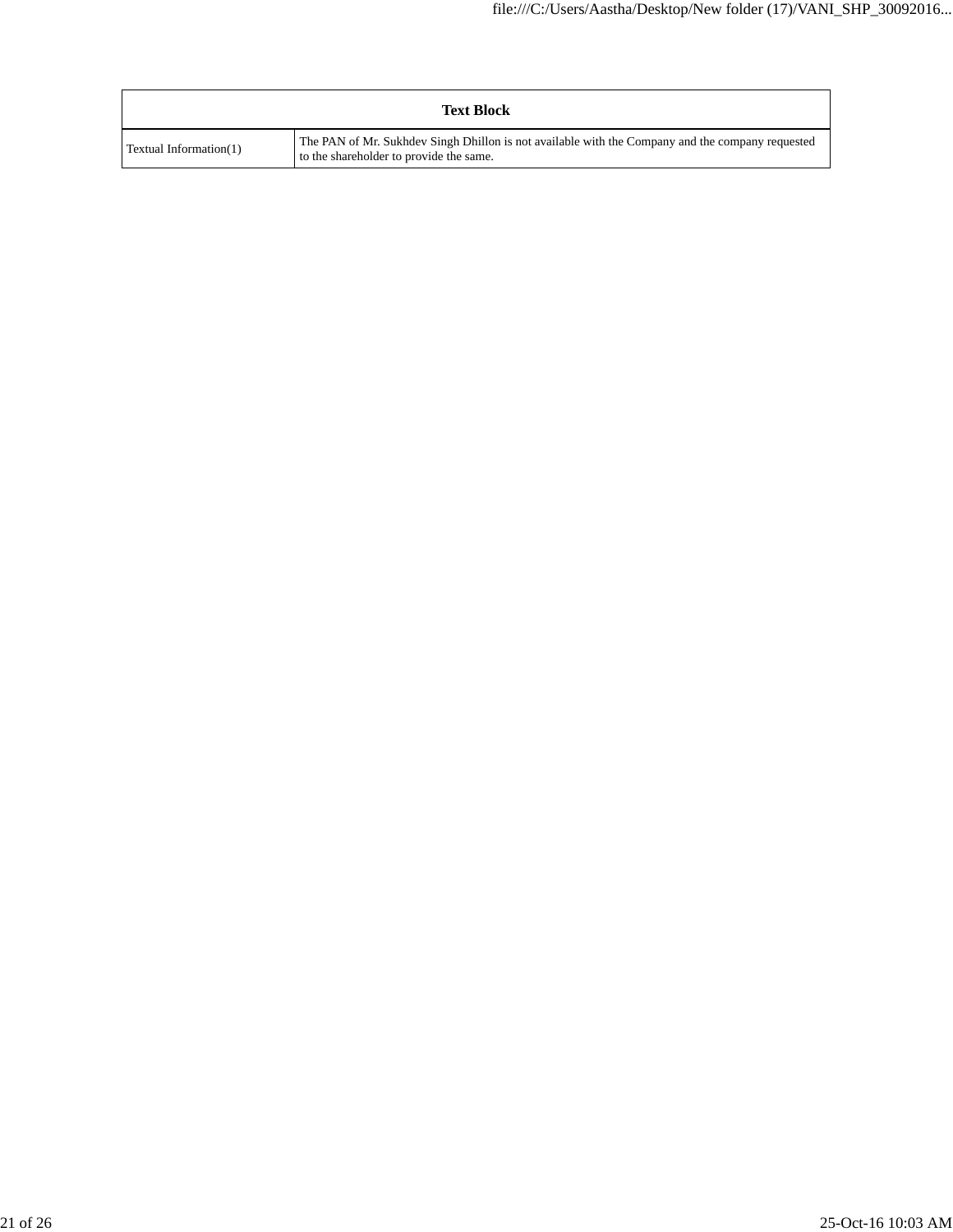|                                                                                                                             |                                                               |                                              | Any Other (specify)                          |                                              |                                              |                                                 |
|-----------------------------------------------------------------------------------------------------------------------------|---------------------------------------------------------------|----------------------------------------------|----------------------------------------------|----------------------------------------------|----------------------------------------------|-------------------------------------------------|
| Searial No.                                                                                                                 | 1                                                             | $\overline{c}$                               | $\mathfrak{Z}$                               | $\overline{4}$                               | 5                                            | 6                                               |
| Category                                                                                                                    | <b>Bodies Corporate</b>                                       | <b>HUF</b>                                   | <b>HUF</b>                                   | <b>HUF</b>                                   | <b>HUF</b>                                   | <b>HUF</b>                                      |
| Category / More<br>than 1 percentage                                                                                        | More than 1<br>percentage of<br>shareholding                  | More than 1<br>percentage of<br>shareholding | More than 1<br>percentage of<br>shareholding | More than 1<br>percentage of<br>shareholding | More than 1<br>percentage of<br>shareholding | More than 1<br>percentage of<br>shareholding    |
| Name of the<br>Shareholders (I)                                                                                             | NAU NIDH<br><b>FINANCE</b><br><b>LIMITED</b>                  | SOM NATH &<br>SONS (HUF)                     | <b>MANAN</b><br><b>NARANG (HUF)</b>          | <b>ADHIR</b><br><b>SACHDEVA</b><br>$(HUF)$ . | <b>NAVEEN</b><br><b>NARANG (HUF)</b>         | <b>SATISH</b><br><b>CHANDER</b><br>NARANG (HUF) |
| PAN (II)                                                                                                                    | AABCN5075G                                                    | AAYHS1581E                                   | AAJHM5838B                                   | AAJHA8255J                                   | AACHN4022M                                   | AAAHS6461F                                      |
| No. of the<br>Shareholders (I)                                                                                              | 1                                                             | $\mathbf{1}$                                 | $\mathbf{1}$                                 | 1                                            | 1                                            | 1                                               |
| No. of fully paid<br>up equity shares<br>held (IV)                                                                          | 1000000                                                       | 50000                                        | 50000                                        | 50000                                        | 50000                                        | 50000                                           |
| No. Of Partly<br>paid-up equity<br>shares held (V)                                                                          |                                                               |                                              |                                              |                                              |                                              |                                                 |
| No. Of shares<br>underlying<br>Depository<br>Receipts (VI)                                                                  |                                                               |                                              |                                              |                                              |                                              |                                                 |
| Total nos. shares<br>held $(VII) =$<br>$(IV)+(V)+(VI)$                                                                      | 1000000                                                       | 50000                                        | 50000                                        | 50000                                        | 50000                                        | 50000                                           |
| Shareholding as a<br>% of total no. of<br>shares (calculated<br>as per SCRR,<br>1957) (VIII) As a<br>% of $(A+B+C2)$        | 24.27                                                         | 1.21                                         | 1.21                                         | 1.21                                         | 1.21                                         | 1.21                                            |
|                                                                                                                             | Number of Voting Rights held in each class of securities (IX) |                                              |                                              |                                              |                                              |                                                 |
| Class eg: X                                                                                                                 | 1000000                                                       | 50000                                        | 50000                                        | 50000                                        | 50000                                        | 50000                                           |
| Class eg:y                                                                                                                  |                                                               |                                              |                                              |                                              |                                              |                                                 |
| Total                                                                                                                       | 1000000                                                       | 50000                                        | 50000                                        | 50000                                        | 50000                                        | 50000                                           |
| Total as a % of<br>Total Voting rights                                                                                      | 24.27                                                         | 1.21                                         | 1.21                                         | 1.21                                         | 1.21                                         | 1.21                                            |
| No. Of Shares<br>Underlying<br>Outstanding<br>convertible<br>securities $(X)$                                               |                                                               |                                              |                                              |                                              |                                              |                                                 |
| No. of Shares<br>Underlying<br>Outstanding<br>Warrants (Xi)                                                                 |                                                               |                                              |                                              |                                              |                                              |                                                 |
| No. Of Shares<br>Underlying<br>Outstanding<br>convertible<br>securities and No.<br>Of Warrants (Xi)<br>(a)                  |                                                               |                                              |                                              |                                              |                                              |                                                 |
| Shareholding, as a<br>% assuming full<br>conversion of<br>convertible<br>securities (as a<br>percentage of<br>diluted share | 24.27                                                         | 1.21                                         | 1.21                                         | 1.21                                         | 1.21                                         | 1.21                                            |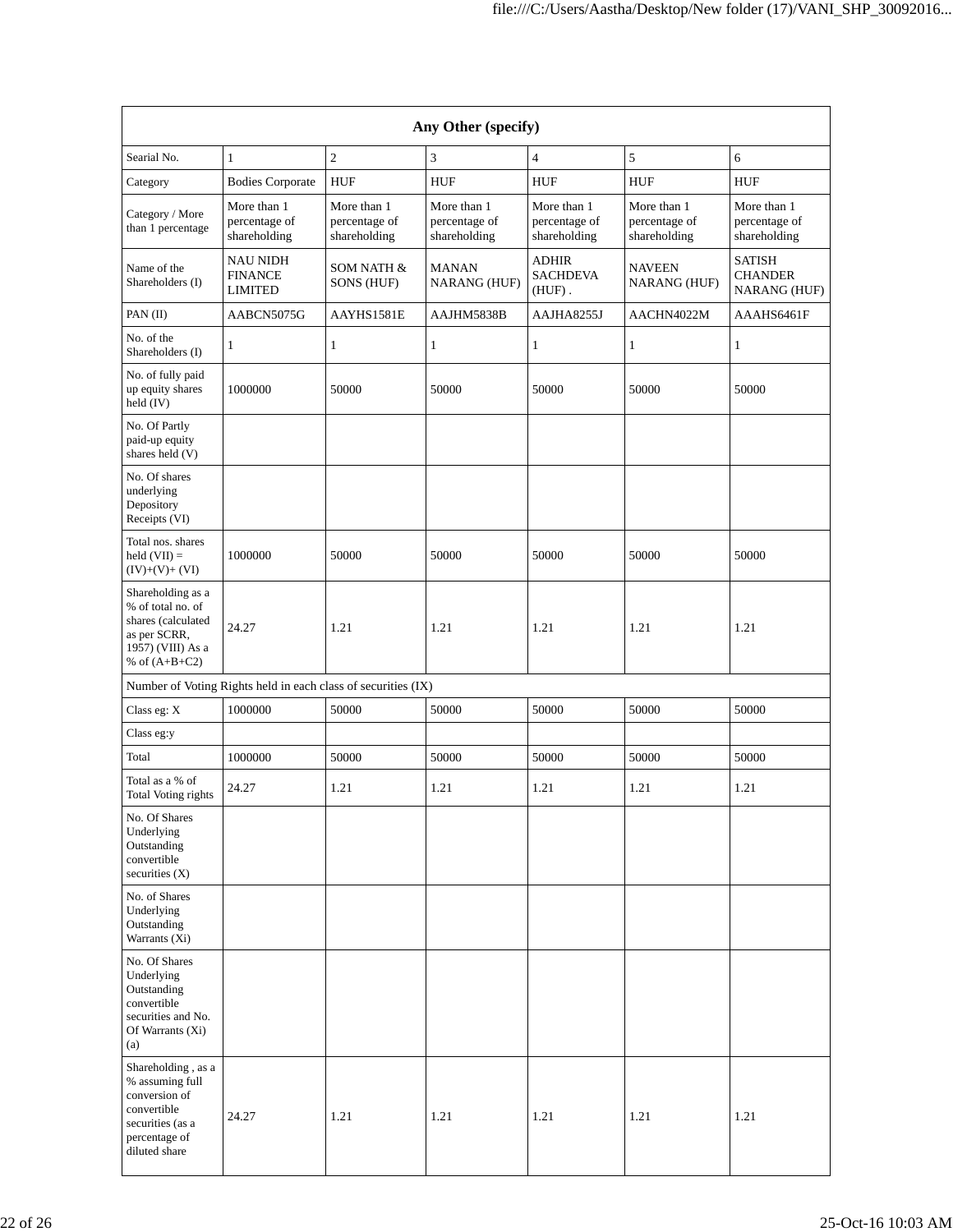| capital) $(XI)=$<br>$(VII)+(X)$ As a %<br>of $(A+B+C2)$              |          |                |          |          |          |          |
|----------------------------------------------------------------------|----------|----------------|----------|----------|----------|----------|
| Number of Locked in shares (XII)                                     |          |                |          |          |          |          |
| No. $(a)$                                                            | $\theta$ | $\theta$       | $\Omega$ | $\Omega$ | $\Omega$ | 0        |
| As a % of total<br>Shares held (b)                                   | $\Omega$ | $\overline{0}$ | $\theta$ | $\theta$ | $\theta$ | $\Omega$ |
| Number of equity<br>shares held in<br>dematerialized<br>form $(XIV)$ | 1000000  | 50000          | 50000    | 50000    | 50000    | 50000    |
| Reason for not providing PAN                                         |          |                |          |          |          |          |
| Reason for not<br>providing PAN                                      |          |                |          |          |          |          |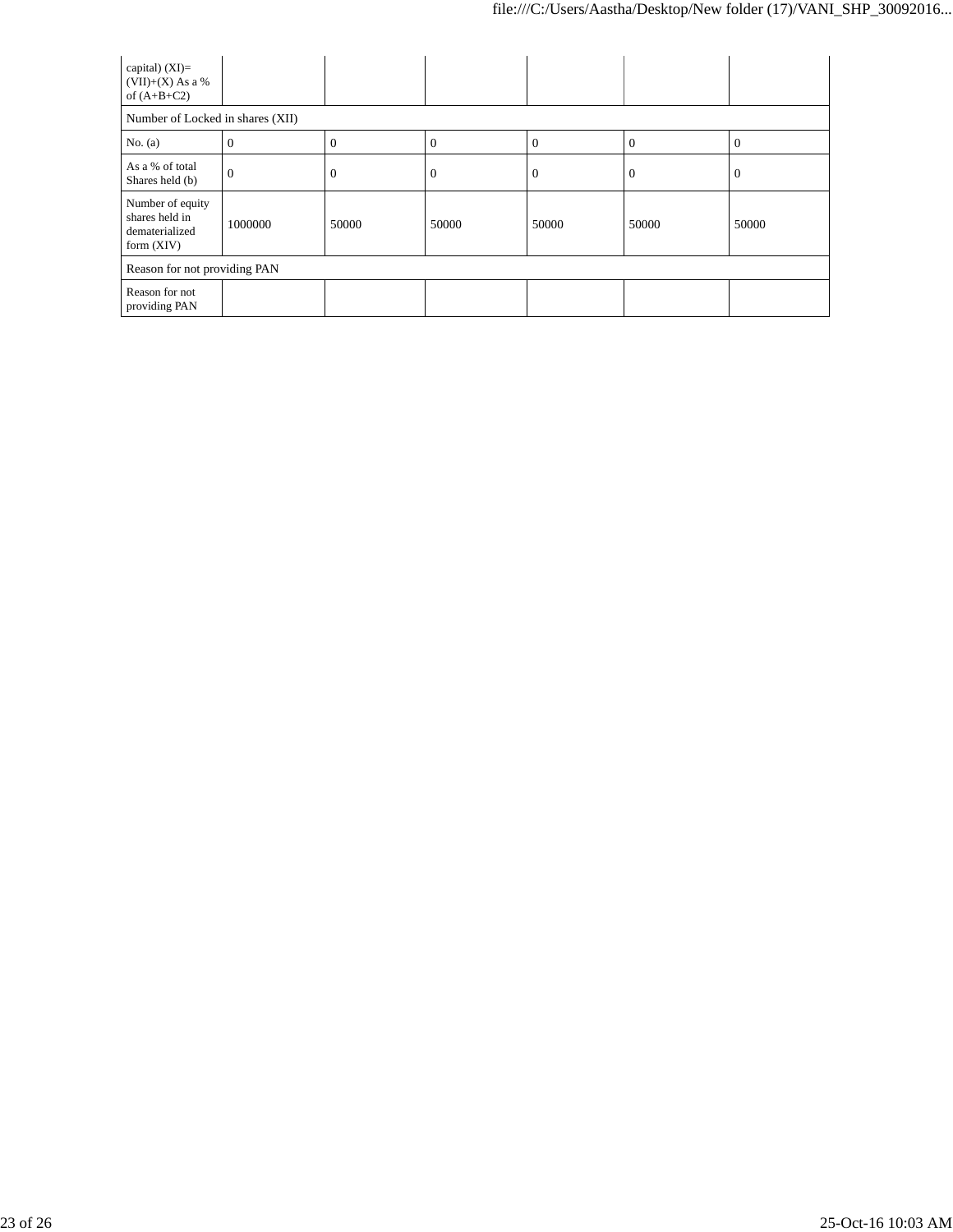| Any Other (specify)                                                                                                                                                                                                       |                                                               |  |  |  |  |
|---------------------------------------------------------------------------------------------------------------------------------------------------------------------------------------------------------------------------|---------------------------------------------------------------|--|--|--|--|
| Searial No.                                                                                                                                                                                                               |                                                               |  |  |  |  |
| Category                                                                                                                                                                                                                  |                                                               |  |  |  |  |
| Category / More<br>than 1 percentage                                                                                                                                                                                      |                                                               |  |  |  |  |
| Name of the<br>Shareholders (I)                                                                                                                                                                                           | Click here to go back                                         |  |  |  |  |
| PAN (II)                                                                                                                                                                                                                  | Total                                                         |  |  |  |  |
| No. of the<br>Shareholders (I)                                                                                                                                                                                            | $\boldsymbol{0}$                                              |  |  |  |  |
| No. of fully paid<br>up equity shares<br>held (IV)                                                                                                                                                                        | $\boldsymbol{0}$                                              |  |  |  |  |
| No. Of Partly<br>paid-up equity<br>shares held (V)                                                                                                                                                                        |                                                               |  |  |  |  |
| No. Of shares<br>underlying<br>Depository<br>Receipts (VI)                                                                                                                                                                |                                                               |  |  |  |  |
| Total nos. shares<br>$held (VII) =$<br>$(IV)+(V)+(VI)$                                                                                                                                                                    | $\boldsymbol{0}$                                              |  |  |  |  |
| Shareholding as a<br>% of total no. of<br>shares (calculated<br>as per SCRR,<br>1957) (VIII) As a<br>% of $(A+B+C2)$                                                                                                      | $\boldsymbol{0}$                                              |  |  |  |  |
|                                                                                                                                                                                                                           | Number of Voting Rights held in each class of securities (IX) |  |  |  |  |
| Class eg: X                                                                                                                                                                                                               | $\boldsymbol{0}$                                              |  |  |  |  |
| Class eg:y                                                                                                                                                                                                                |                                                               |  |  |  |  |
| Total                                                                                                                                                                                                                     | $\boldsymbol{0}$                                              |  |  |  |  |
| Total as a % of<br>Total Voting rights                                                                                                                                                                                    | $\boldsymbol{0}$                                              |  |  |  |  |
| No. Of Shares<br>Underlying<br>Outstanding<br>convertible<br>securities (X)                                                                                                                                               |                                                               |  |  |  |  |
| No. of Shares<br>Underlying<br>Outstanding<br>Warrants (Xi)                                                                                                                                                               |                                                               |  |  |  |  |
| No. Of Shares<br>Underlying<br>Outstanding<br>convertible<br>securities and No.<br>Of Warrants (Xi)<br>(a)                                                                                                                |                                                               |  |  |  |  |
| Shareholding , as a<br>% assuming full<br>conversion of<br>convertible<br>securities (as a<br>percentage of<br>diluted share<br>capital) (XI)=<br>$(VII)+(X)$ As a %<br>of $(A+B+C2)$<br>Number of Locked in shares (XII) | $\boldsymbol{0}$                                              |  |  |  |  |